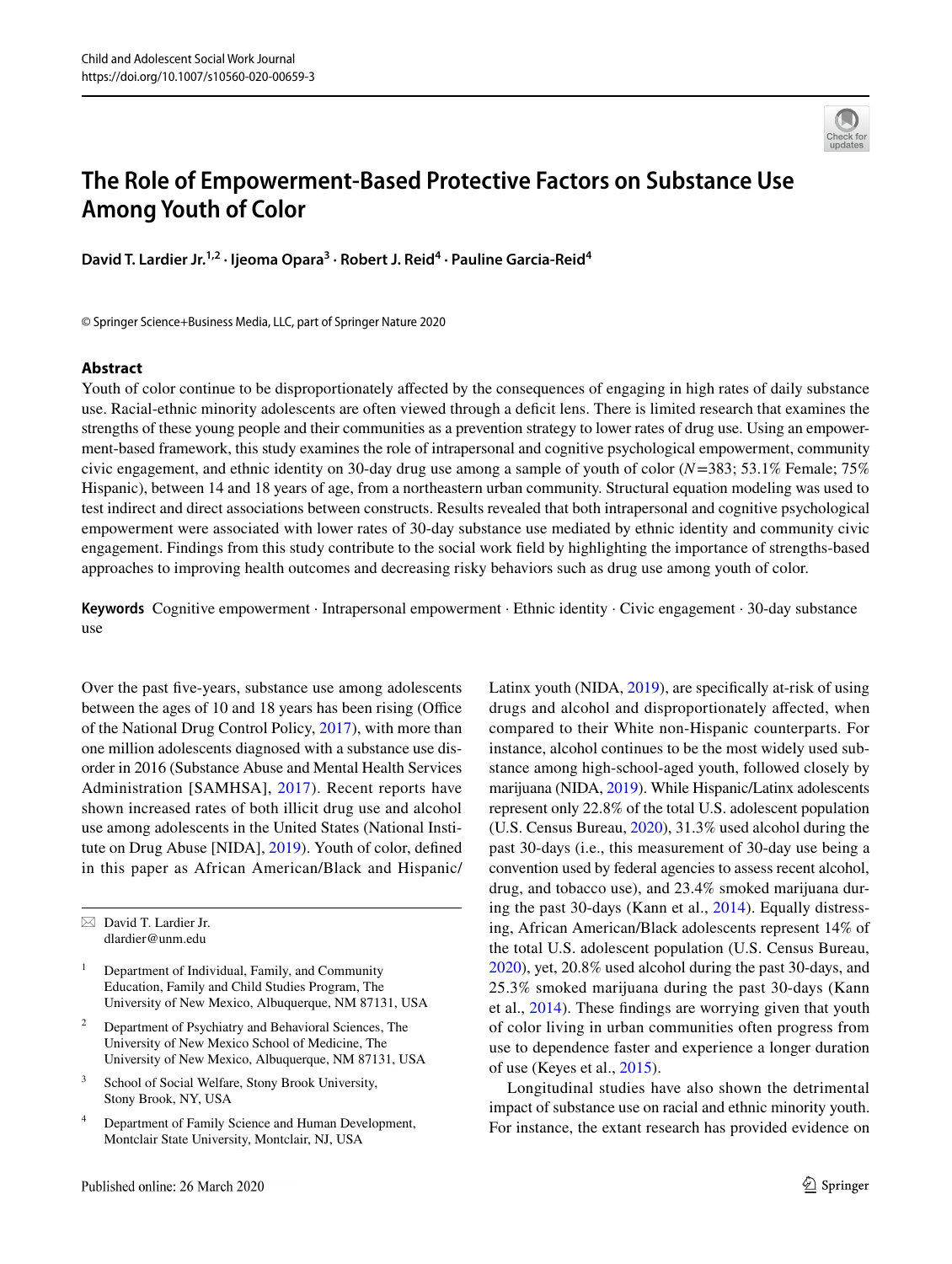the impact of substance use as it relates to legal and interpersonal problems (Witbrodt, Mulia, Zemore, & Kerr, [2014](#page-14-2)), arrest and incarceration (Ramchand, Pacula, & Iguchi, [2006\)](#page-13-2), unemployment (Beverly, Castro, & Opara, [2019\)](#page-11-0) and long-term health effects (Volkow, Baler, Compton, & Weiss, [2014](#page-14-3)). Guerrero, Marsh, Khachikian, Amaro, and Vega ([2013\)](#page-12-2) specifcally found that racial-ethnic minority young adults experienced more long-term negative health outcomes related to substance use when compared to their non-racial/ethnic minority counterparts. Yet, some studies have shown that while increases in use are notably higher for adolescents of color when compared to non-Hispanic White youth, there is a decrease after age 30 (Chen & Jacobson, [2012\)](#page-12-3). This contrasts with White non-Hispanic youth, where use either maintains or increases (Chen & Jacobson, [2012](#page-12-3)). Nonetheless, when considering the ecological circumstances burdening youth of color, this group of young people are more at-risk for use and abuse.

The previously discussed fndings indicate that racial and ethnic minority adolescents are negatively impacted by substance use and often experience greater long-term negative efects. Furthermore, youth of color are subjected to disparities related to access to prevention-intervention programming and quality prevention-intervention services, amplifying negative outcomes (Baum & Fisher, [2014](#page-11-1); Halpern, Barker, & Mollard, [2000\)](#page-12-4). Young people of color living in urban neighborhoods are also labeled as "at-risk" and viewed through a deficit lens (Lardier, [2019](#page-13-3); Opara, Rivera Rodas, Lardier, Garcia-Reid, & Reid, [2019\)](#page-13-4). This perspective is in opposition to viewing youth of color as capable of engaging in prevention programming that not only limits drug and alcohol use, but focuses on empowering these young people to facilitate systemic social change in their own community—i.e., specifc to drug and alcohol use (Christens, [2019\)](#page-12-5). Emancipatory approaches to prevention are needed that focus on critical awareness, ethnic identity development, and empowerment (Lardier, [2019](#page-13-3); Reid, Forenza, Lardier., & Garcia-Reid, [2017](#page-13-5)). Such approaches may both mitigate substance use and allow youth to bring about social change in their community; therefore, contributing to the larger sociopolitical environment and being actors of change.

Taken together, youth who feel more empowered and are critically aware of social issues in their communities have higher levels of ethnic identity, more likely to engage in their community toward social change, as well as experience lower rates of drug and alcohol use (Christens, [2019](#page-12-5); Lardier, [2019;](#page-13-3) Sanchez, Whittaker, Hamilton, & Arango, [2017\)](#page-14-4). The current study builds upon such research, and highlights the importance of critical sociopolitical awareness and empowerment (e.g., intrapersonal psychological empowerment) as contributors to one's ethnic group identity and civic engagement (Christens & Peterson, [2012](#page-12-6); Lardier,

[2018](#page-13-6); Lardier, [2019](#page-13-3); Peterson, [2014](#page-13-7)). This study also examines the ways in which these mechanisms may reduce drug and alcohol use, which remains understudied.

#### **Literature Review**

#### **Empowerment and Empowerment Theory**

Empowerment theory is a useful framework for understanding the processes and outcomes to prevent substance use (Christens & Peterson, [2012;](#page-12-6) Lardier, [2019\)](#page-13-3). An empowerment framing contrasts with a prevention orientation to community problems. A prevention framework "implies experts fxing the independent variables to make the dependent variables come out right" (Rappaport, [1981](#page-13-8), p. 16). However, empowerment recognizes the capabilities that exist among individuals, groups, organizations, and communities, and how societal barriers are in place that hinder growth (Christens, [2019;](#page-12-5) Rappaport, [1981\)](#page-13-8). Discussions on empowerment theory have further elaborated that empowerment is developed through culturally focused groups, activities, and contexts, as well as "enhancing wellness instead of fxing problems, identifying strengths instead of cataloging 'risk' factors, and searching for environmental infuences, instead of blaming victims" (Zimmerman, [2000,](#page-14-5) p. 44).

Empowerment is identifed among three interdependent subcategories at the community, organizational, and psychological levels. Empowerment positions the ways individuals may engage in community-based activities toward social change, and in-directly experience greater social group connection (e.g., ethnic group identity and attachment) (Christens, [2019](#page-12-5); Zimmerman, [2000](#page-14-5)) and reductions in negative outcome behaviors including substance use (Christens & Peterson, [2012](#page-12-6); Lardier, [2019](#page-13-3); Opara et al., [2019\)](#page-13-4). As Rappaport ([1987\)](#page-13-9) argued, through this lens, empowerment is understood as a multilevel, relational construct where change at one level becomes intertwined with other levels. Empowerment has been largely tested and theorized at the psychological level.

Psychological empowerment though sometimes defned as an intrapsychic concept, is accurately a psychosocial variable among relational latent constructs at the intrapersonal, interactional (cognitive), and behavioral-levels (Christens, [2019](#page-12-5); Zimmerman, [2000\)](#page-14-5). Psychological empowerment has been broadly examined through the intrapersonal component of psychological empowerment. Intrapersonal psychological empowerment is defned as perceptions of control and self-efficacy in the sociopolitical domain (Zimmerman, [1995,](#page-14-6) [2000](#page-14-5)). This has been measured through sociopolitical control (SPC) and the SPC scale (SPCS) (Zimmerman & Zahniser, [1991](#page-14-7)). The SPCS is operationalized through two latent constructs: *leadership*—i.e., skills and confdence to engage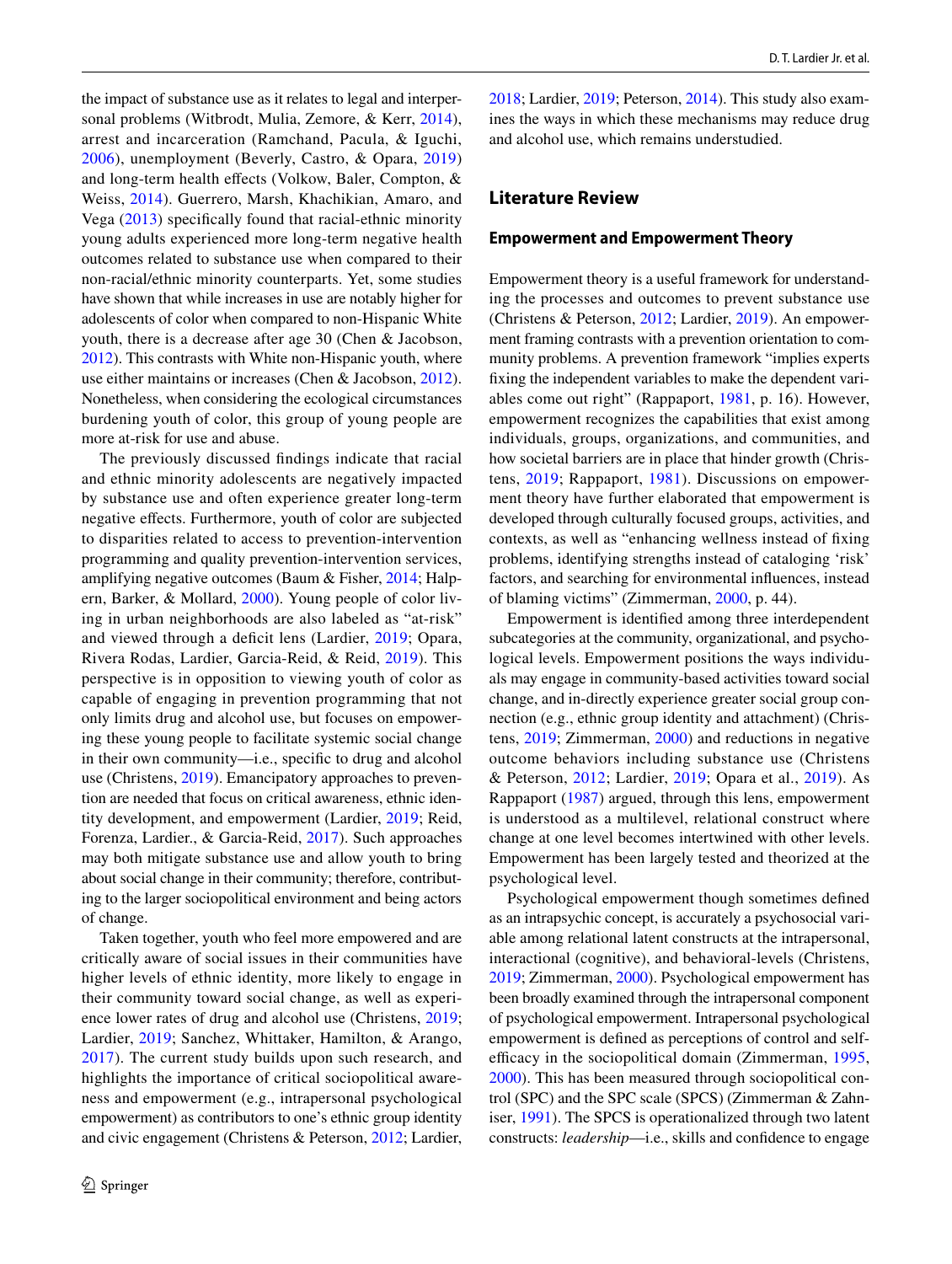in leadership activities within the community or organizational contexts—and *policy control*—i.e., the perception one is competent and capable of infuencing decisions in the community organizational contexts (Zimmerman & Zahniser, [1991\)](#page-14-7). The SPCS has been tested among various groups, including youth through the SPCS for Youth (SPCS-Y), as well as being examined as a process (Ozer & Schotland, [2011](#page-13-10)), outcome (Christens & Peterson, [2012](#page-12-6); Lardier, [2018](#page-13-6)), and indicator of wellness (Eisman et al., [2016](#page-12-7); Lardier, [2019\)](#page-13-3). Less research has examined the cognitive or interactional component of psychological empowerment.

Cognitive psychological empowerment is defined as critical awareness and understanding of the sociopolitical systems that allow individuals, groups, organizations, and the community to act strategically to limit social injustice and inequality (Perkins & Zimmerman, [1995](#page-13-11); Zimmerman, [2000\)](#page-14-5). Speer ([2000\)](#page-14-8) discussed that under this logic, a critical understanding of the social system might lead to more efective critical action. Further, more cognitively empowered individuals are arguably more apt to challenge social injustices and inequality (Speer, [2000;](#page-14-8) Speer & Peterson, [2000](#page-14-9)), as well as social determinants of health when related to prevention-intervention science (Christens, [2019](#page-12-5); Woodall, Warwick-Booth, & Cross, [2012](#page-14-10)). Scholars have outlined three dimensions of cognitive psychological empowerment: (1) *Knowledge of the source of power*: understanding that systemic social change occurs through collective action; (2) *Nature of power*: understanding how social power operates and an awareness of power; and (3) *Instruments of power*: understanding common instruments of power including the ability to reward and punish, gatekeeping and agenda-setting, and the ability to shape beliefs and ideology (Speer & Hughey, [1995](#page-14-11); Speer, Peterson, Christens, & Reid, [2019](#page-14-12)). Through these dimensions, a deeper and more critical social analysis develops that focuses on combatting social inequality and enacting sociopolitical change (Lardier, Barrios, Garcia‐Reid, & Reid, [2019\)](#page-13-12).

Despite the importance of this construct within the broader nomological psychological empowerment network, and theoretically within the realm of prevention-intervention science, limited research has been conducted that has examined this construct, particularly among youth of color (Lardier, Garcia-Reid, et al., [2019;](#page-13-13) Speer et al., [2019\)](#page-14-12). The Cognitive Empowerment Scale (CES), which has been used to measure cognitive psychological empowerment, has only more recently been tested among youth. For instance, Speer et al. ([2019](#page-14-12)) tested an adapted version of the CES among youth and supported the three-dimensional factor structure. Most recently, Lardier, Opara, Garcia-Reid, and Reid ([2020\)](#page-13-14) tested the original iteration of the CES and supported the factor structure of this scale among youth of color. While both studies provide support for the use of the CES among youth, additional research is needed. Furthermore, research is needed that examines cognitive psychological empowerment among youth in various socioecological contexts.

## **Intrapersonal and Cognitive Psychological Empowerment: Associations with Ethnic Identity and Community Civic Engagement**

Individuals of color in lower socioeconomic social positions tend to experience greater cognitive psychological empowerment, are more aware of social injustices, and are likely to engage as a leader in sociopolitical change, or experience greater intrapersonal psychological empowerment (Christens, Collura, & Tahir et al., [2013,](#page-12-8) Christens, Peterson, Reid, & Garcia-Reid, [2013](#page-12-9); Christens, Byrd, Peterson, & Lardier, [2018\)](#page-12-10). Recent research, while limited, has supported the association critical awareness of social inequalities—i.e., examined through cognitive psychological empowerment has with leadership and policy control—i.e., dimensions of intrapersonal psychological empowerment (Christens et al., [2018;](#page-12-10) Lardier, Garcia-Reid, et al., [2019](#page-13-13), Lardier, Barrios, et al., [2019\)](#page-13-12). In addition, critically aware community members of color tend to experience greater community belongingness, civic engagement, and a social justice orientation (Christens et al., [2018\)](#page-12-10). In a recent grouping of studies, Lardier and colleagues further supported these fndings and identifed independently the association both intrapersonal and cognitive psychological empowerment had with both ethnic identity and community civic engagement (Lardier, Garcia-Reid, et al., [2019](#page-13-13); Lardier, Barrios, et al., [2019](#page-13-12)), as well as the negative association intrapersonal psychological empowerment had with 30-day substance use among young people of color (Lardier, [2018\)](#page-13-6); however, both intrapersonal and cognitive psychological empowerment have not been examined together on 30-day substance use among adolescents of color.

Social action and civic engagement can be a basis for group membership, solidarity, and ethnic identity development (Carmen et al., [2015;](#page-12-11) Christens et al., [2018;](#page-12-10) Gutiérrez, [1995;](#page-12-12) Lardier, Barrios, et al., [2019](#page-13-12)). Gutierrez ([1989](#page-12-13); [1995\)](#page-12-12) highlighted that the lives of marginalized communities of color intersect in terms of history, culture, and context, which shapes their ethnic identifcation, solidarity, collective efficacy, and culture. Ethnic identity is, therefore, defned as an individual's perceptions, cognitions, and emotions relating to how one relates to their ethnic and cultural awareness (Phinney, [1989](#page-13-15), [1996](#page-13-16)). Ethnic identity development is an important developmental process for youth of color (Rivas-Drake et al., [2014](#page-13-17)) whose lives intersect with social inequality and disconnection (Watts, Diemer, & Voight, [2011;](#page-14-13) Watts & Hipolito-Delgado, [2015\)](#page-14-14). Identity development can be seen as a complicated construct, because those who belong to ethnic groups that have been historically marginalized may have difficulty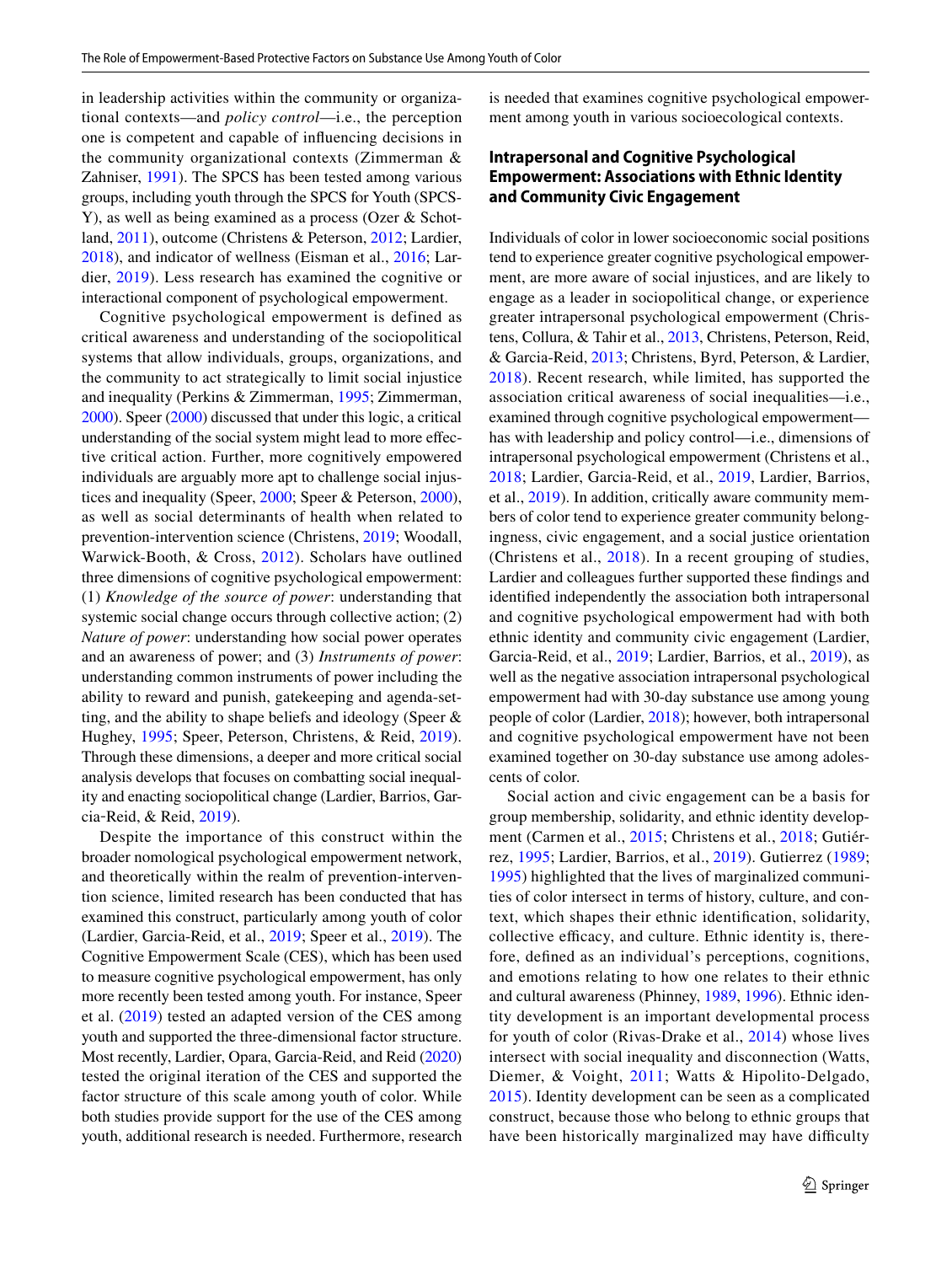developing a positive sense of self (Candelario, [2007\)](#page-12-14). It is also difficult to parse ethnic and racial identity given the historical circumstances of marginalized groups being both ethnic and racial in nature (Candelario, [2007\)](#page-12-14).

Positive ethnic-racial group identity development among youth of color has been associated with sociopolitical engagement and action against social injustices (Carmen et al., [2015](#page-12-11); Gutiérrez, [1995](#page-12-12); Lardier, Barrios, et al., [2019;](#page-13-12) Rivas-Drake et al., [2014\)](#page-13-17). Further, youth ethnic group identity has been linked with not only empowerment, but also community belongingness and civic participation (Lardier, Garcia-Reid, et al., [2019](#page-13-13); Lardier, Garcia-Reid, & Reid, [2018](#page-13-18); Opara et al., [2019\)](#page-13-4), as well as lower rates of drug and alcohol use (Lardier, [2019\)](#page-13-3). Christens et al. ([2018](#page-12-10)) specifcally noted that "cultural group connection, solidarity, and ethnic identity may enhance one's sense of group critical consciousness and hope… [which] may not only motivate these youth to act but also to develop and/or maintain a sense of hopefulness" (p. 1658). Conceptualizations in both Critical Race Theory and Intersectionality Theory (Hill-Collins & Bilge, [2016\)](#page-12-15) also support that individuals within marginalized social positions often have a greater connection to their ethnicracial group and are more critically aware of inequality, as well as being driven to enact social change—i.e., a means of both "survival" and the need to fght against hierarchy and power (Cerezo, McWhirter, Peña, Valdez, & Bustos, [2014;](#page-12-16) Gutiérrez, [1989](#page-12-13)).

Similarly, community civic engagement has occupied an important role in developmental science and in the life-course trajectories of adolescents of color (Blevins, LeCompte & Wells, 2016). Community civic participation is defned for this study as "individual and collective actions designed to identify and address issues" of public health (Ballard & Syme, [2016](#page-11-2), p. 203) and social injustices (Lardier, Barrios, et al., [2019\)](#page-13-12). Some identify community civic engagement as the *behavioral* component of psychological empowerment (Speer & Peterson, [2000\)](#page-14-9) and as the active participation in the community, wherein citizens are empowered to regain control over conditions afecting their lives (Christens, Peterson, & Speer, [2011\)](#page-12-17). Various activities are recognized within the scope of community civic engagement, such as writing a letter to a newspaper (Christens, [2019\)](#page-12-5) or improving the physical condition of the environment (e.g., community beautifcation projects) (Zeldin, Gauley, Krauss, Kornbluh, & Collura, [2017\)](#page-14-15). However, youth of color may be more inclined to participate in events generated through cultural locations such as religious organizations, or cultural and artistic expression—e.g., poetry, rap, and other forms of music (Ginwright, [2015](#page-12-18); Jagers, Lozada, Rivas‐Drake, & Guillaume, [2017\)](#page-12-19). This may be due to as Baldridge [\(2019\)](#page-11-3) notes, these locations being historically important cultural hubs of safety, support, and social action.

Civically engaged youth are a force of social change around the world (Sukarieh & Tannock, [2014\)](#page-14-16). Research among adolescents of color support the notion that the confluence of positive community civic participatory experiences shape behavior and perceptions (Zimmerman, [2000](#page-14-5)). Recent studies further indicate that community civic engagement is associated with community belongingness, as well as ethnic group identity, intrapersonal psychological empowerment (Lardier, [2018\)](#page-13-6), prosocial community activities (e.g., participation in substance use prevention programming; Reid et al., [2017](#page-13-5)), and engagement in less substance-using behaviors (Lardier, [2019](#page-13-3)). Wray-Lake et al. [\(2018](#page-14-17)) specifcally identifed that young people of color with higher community involvement felt greater social responsibility and community connection. In fact, access to opportunities for community civic engagement has been associated with adolescent health, wellness, and educational success (Ballard, Hoyt, & Puchucki, [2019\)](#page-11-4).

# **Empowerment, Ethnic Identity and Civic Engagement: The Association with 30‑day Substance Use**

Studies have independently examined the association between intrapersonal and cognitive psychological empowerment, and ethnic identity, community civic engagement, and 30-day substance use. These studies suggest that greater perceived intrapersonal psychological empowerment is positively associated with youth ethnic identity and community civic engagement (Lardier, [2018](#page-13-6); Lardier, Reid, Garcia‐ Reid, et al., [2018](#page-13-19); Opara et al., [2019](#page-13-4)), but also negatively connected to youth drug and alcohol use (Lardier, Garcia-Reid, et al., [2018](#page-13-18), Lardier, Reid, et al., [2018](#page-13-19); Lardier, [2019](#page-13-3)). Less research has examined the cognitive component of psychological empowerment in relation to ethnic identity, civic engagement, and more specifcally, substance use (Lardier, Barrios, et al., [2019](#page-13-12)).

Empowerment has been positioned as a mechanism of health promotion and wellness, as well as community civic engagement and action among youth (Beeker, Guenther-Grey, & Raj, [1998](#page-11-5); Christens, [2019](#page-12-5); Minkler, [2012](#page-13-20)). Over the past 10 years, researchers have examined the role of empowerment on adolescent developmental outcomes including substance use (Christens & Peterson, [2012](#page-12-6); Christens, Peterson, Reid, & Garcia-Reid, [2013;](#page-12-9) Lardier, [2019](#page-13-3)). Recent studies have shown a negative association between youth empowerment and drug and alcohol use, through mechanisms such as ethnic identity (Lardier, [2019;](#page-13-3) Opara et al., [2019\)](#page-13-4) and community civic engagement (Christens & Peterson, [2012;](#page-12-6) Christens, Collura, et al., [2013,](#page-12-8) Christens, Peterson, et al., [2013](#page-12-9)). For instance, Christens, Peterson, et al. ([2013](#page-12-9)) found that youth with higher composite scores of intrapersonal psychological empowerment were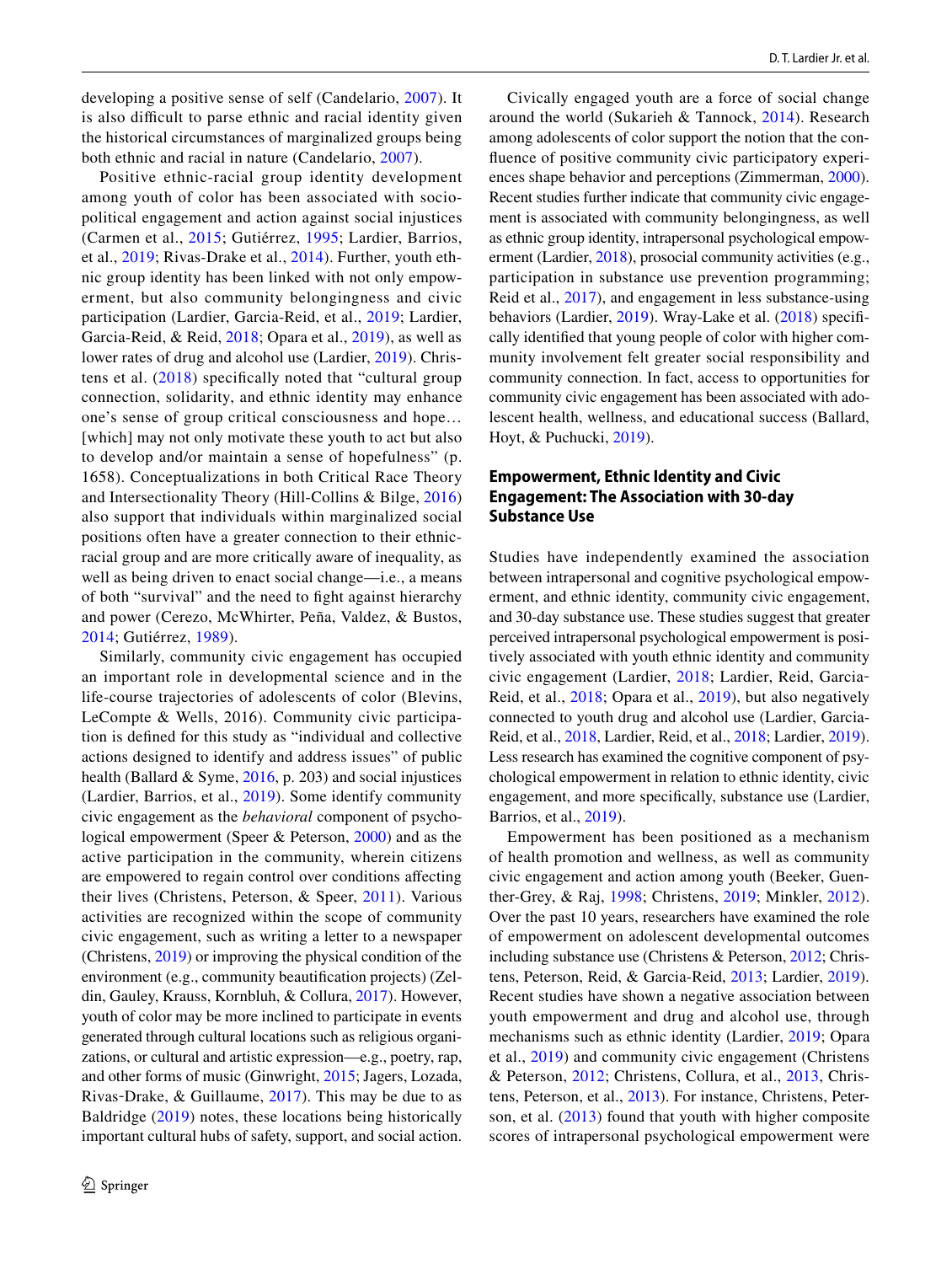both involved in more community activities and less likely to report substance-using behaviors. More recently, Lardier, Garcia-Reid, et al., [\(2018\)](#page-13-18) identifed among youth of color that those adolescents with higher composite scores of intrapersonal psychological empowerment and ethnic identity reported lower mean responses on 30-day substance use. In a separate study, community civic engagement and ethnic identity were negatively associated with 30-day substance use, through intrapersonal psychological empowerment (Lardier, [2019](#page-13-3)). Such fndings emphasize the important role of empowerment within the scope of adolescent development.

Despite such work, there is limited research examining the role of cognitive psychological empowerment on 30-day substance use. There is evidence to hypothesize that cognitive psychological empowerment may be negatively associated with drug and alcohol use among youth of color. Theoretically, cognitive psychological empowerment, as well as other constructs of empowerment, has been aligned with Critical Consciousness (Christens et al., [2018](#page-12-10); Christens, Winn, & Duke, [2016\)](#page-12-20). Critical consciousness consists of three dimensions: (1) *Critical refection* which is defned as the ability to critically read social conditions; (2) *Sociopolitical efficacy*, which is defined as those feelings of efficacy to effect change; and (3) *Critical action* defined as actual participation in these eforts in the educational, political, and community domains (Godfrey & Grayman, [2014\)](#page-12-21). Critical consciousness has been associated with positive developmental outcomes including academic achievement among minority youth (Kwon, [2013;](#page-13-21) Ramos-Zayas, [2003](#page-13-22)) and agency and action to resist stereotypes, challenge inequities, and persevere in school among Hispanic/Latinx youth (McWhirter & McWhirter, [2016\)](#page-13-23). Studies have also identifed that being critically aware of such socially oppressive concerns and having the perceived ability to engage in actual change-eforts has been associated with reductions in drug and alcohol abuse (Windsor et al., 2014), and improvements in individual's overall mental wellness (Zimmerman, Ramirez-Valles, & Maton, [1999](#page-14-18)). Similarly, Hatcher et al. ([2011\)](#page-12-22) noted that outcomes associated with substance use (e.g., intimate partner violence, sexual risk behavior) had been linked with critical consciousness.

#### **Purpose**

Research is needed to further uncover the association between intrapersonal and cognitive psychological empowerment (Lardier et al., [2020\)](#page-13-14), as well as the association both intrapersonal and cognitive psychological empowerment have with ethnic identity, community civic engagement, and drug and alcohol use (Christens, [2019](#page-12-5); Lardier, [2018,](#page-13-6) [2019](#page-13-3)). The specifc role of empowerment in reducing youth substance use, particularly cognitive psychological empowerment, remains vaguely understood (Christens, [2019;](#page-12-5) Lardier, [2019](#page-13-3)). Based on the existing research we hypothesize (see Fig. [1](#page-4-0)) that:

**H1** Intrapersonal and cognitive psychological empowerment will have a direct positive association with both ethnic identity and community civic engagement.

**H2** Intrapersonal and cognitive psychological empowerment will have an indirect negative association through



<span id="page-4-0"></span>**Fig. 1** Hypothesized model predicting 30-day substance use among youth of color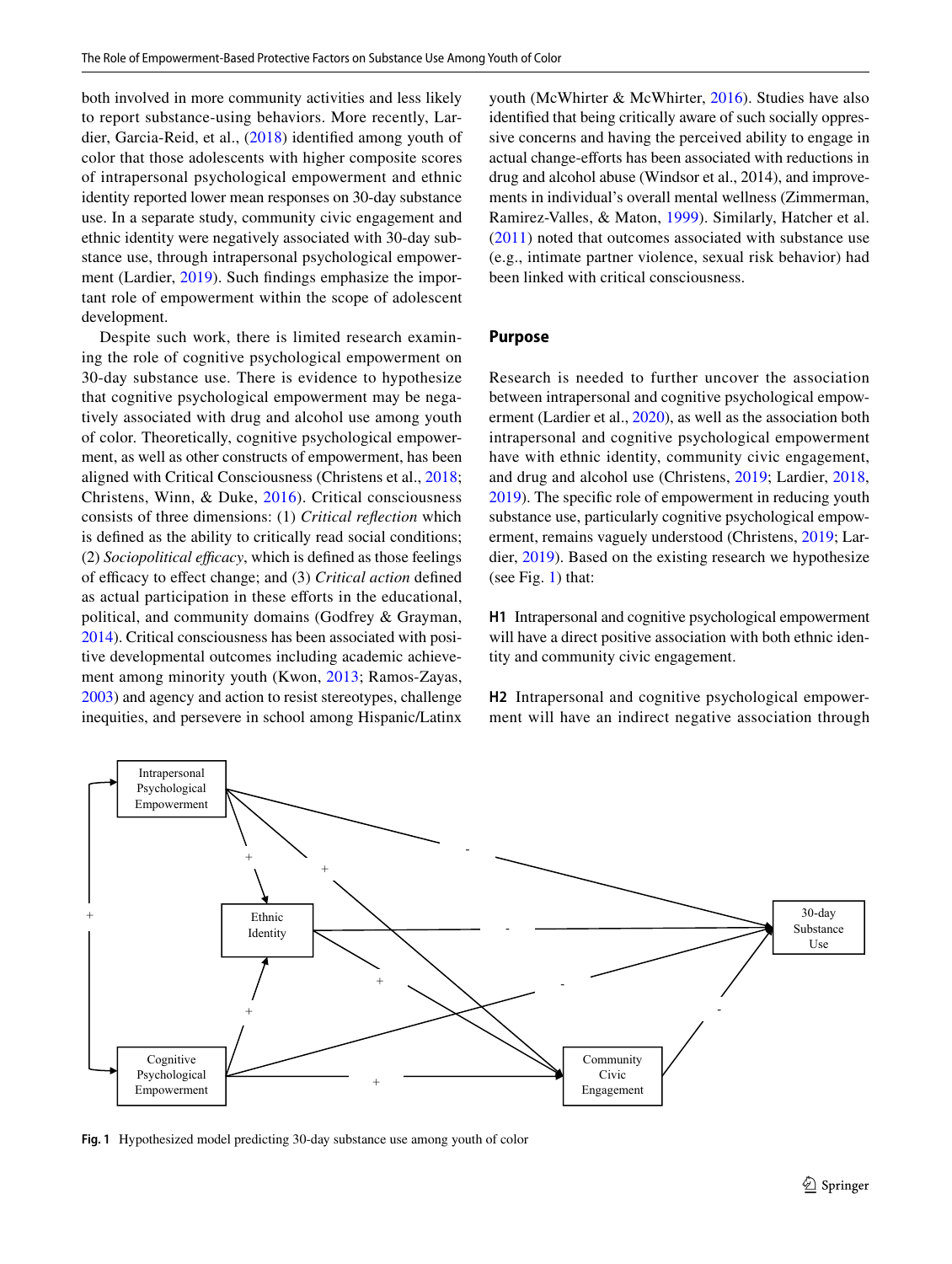both ethnic identity and community civic engagement with 30-day substance use.

**H3** Ethnic identity and community civic engagement will have a direct negative association with 30-day substance use.

## **Methods**

## **Sample and Design**

As part of a Center for Substance Abuse Prevention (CSAP), Minority AIDS Initiative (MAI) grant, these data were gathered from a northeastern U.S. urban school district. A convenience sample of 383 students were recruited through their high school's physical education and health classes. The majority of students identified as Hispanic/Latinx (75%), with the next largest demographic group identifying as Black/African American (24.3%). A nearly equal proportion of students identifed as male (46.9%) and female (53.1%), with 50.6% between 13 and 15 years of age and 49.4% between 16 and 18 years of age.

Students ranged from grades 9 through 12, with 29.2% in 9th grade, 45.7% in 10th grade, 6% in 11th grade, and 19.1% in 12th grade. Most students identifed as Hispanic/Latinx (75%), with the next largest demographic group identifying as Black/African American (24.3%). A nearly equal proportion of students identifed as male (46.9%) and female (53.1%), with 50.6% between 13 and 15 years of age and 49.4% between 16 and 18 years of age.

## **Measurement**

The student questionnaire was a 120-question, paper, pencil-based survey that assessed various outcome behaviors based on measures from the Youth Risk Behavioral Surveillance Survey (YRBSS; e.g., 30-day substance use, sexually risky behavior; Kann et al., [2014\)](#page-12-0). The survey also assessed intrapersonal psychological empowerment, cognitive

psychological empowerment, community civic engagement, social justice orientation, and ethnic identity. Five measures were included in the current analysis. Refer to Table [1](#page-5-0) for descriptive statistics, associated alpha levels (Cronbach's  $\alpha$ ), and a correlation matrix.

#### **Cognitive Psychological Empowerment**

Speer and Peterson [\(2000](#page-14-9)) developed the CES, a 14-item measure to examine cognitive psychological empowerment (sample items: The only way I can improve [city name] is by working with other community members and students; Adults with power such as politicians reward students and community members that work for changes that these adults want to have happen; Those with power can get most community members and students to believe what the powerful want.). Through principal components factor analyses, Speer and Peterson [\(2000](#page-14-9)) confrmed that the measure for cognitive psychological empowerment encompassed three subscales: *power through relationships* (Cronbach's α=.72; *M*=18.47, *SD*=3.83), *nature of problem/political functioning* (Cronbach's  $\alpha = .78$ ;  $M = 16.69$ ,  $SD = 4.24$ ), and *shaping ideologies* (Cronbach's  $\alpha$  = .77;  $M$  =14.44,  $SD$  = 2.77). Rodrigues et al. [\(2018](#page-14-19)) tested the factor structure of the entire psychological empowerment construct among 861 Portuguese youth. These authors similarly found that the overall CE scale: Cronbach's  $\alpha$  = .81;  $M$  = 18.47, *SD* = 3.83) encompassed the same three broad sub-scales of *power through relationships* (Cronbach's α=.78), *nature of problem/political functioning* (Cronbach's α=.76) and *shaping ideologies* (Cronbach's  $\alpha$  = .87). For the current study, the four-item measure of power through relationships (Cronbach's  $\alpha$  = .81; *M* = 3.99, *SD* = .85), the four-item measure of nature of power/political functioning (Cronbach's  $\alpha = .73$ ;  $M = 3.67$ ,  $SD = .83$ ), and the six-item measure of shaping ideologies (Cronbach's  $\alpha$  = .81;  $M$  = 3.62,  $SD$  = .77) were combined (Cronbach's  $\alpha$  = .89; *M* = 3.75, *SD* = .68). Most recently, Lardier et al. ([2020\)](#page-13-14) tested the factor structure of the CES among youth of color and, similiar to Speer and

<span id="page-5-0"></span>**Table 1** Descriptive statistics and correlation matrix of main analytic variables (N=383)

|                                            |           |           |           | 4          |           | <sub>6</sub> |
|--------------------------------------------|-----------|-----------|-----------|------------|-----------|--------------|
| 1. Intrapersonal psychological empowerment |           | $.27**$   | $.12**$   | $.10*$     | $-.20*$   | $-.04$       |
| 2. Cognitive psychological empowerment     |           |           | $.13**$   | $.11*$     | $-.05$    | $-.01$       |
| 3. Ethnic identity                         |           |           |           | $.14**$    | $-.10*$   | .06          |
| 4. Community civic engagement              |           |           |           |            | $-.11*$   | $-.02$       |
| 5. 30-day substance Use                    |           |           |           |            |           | $.35**$      |
| 6. Gender (female = $1$ )                  |           |           |           |            |           |              |
| Mean $(SD)$                                | 3.30(.62) | 3.75(.68) | 3.62(.85) | 3.18(1.20) | .61(1.48) |              |
| Cronbach's alpha                           | .89       | .89       | .85       | .80        | .90       |              |

 $*p$  < .05,  $*p$  < .01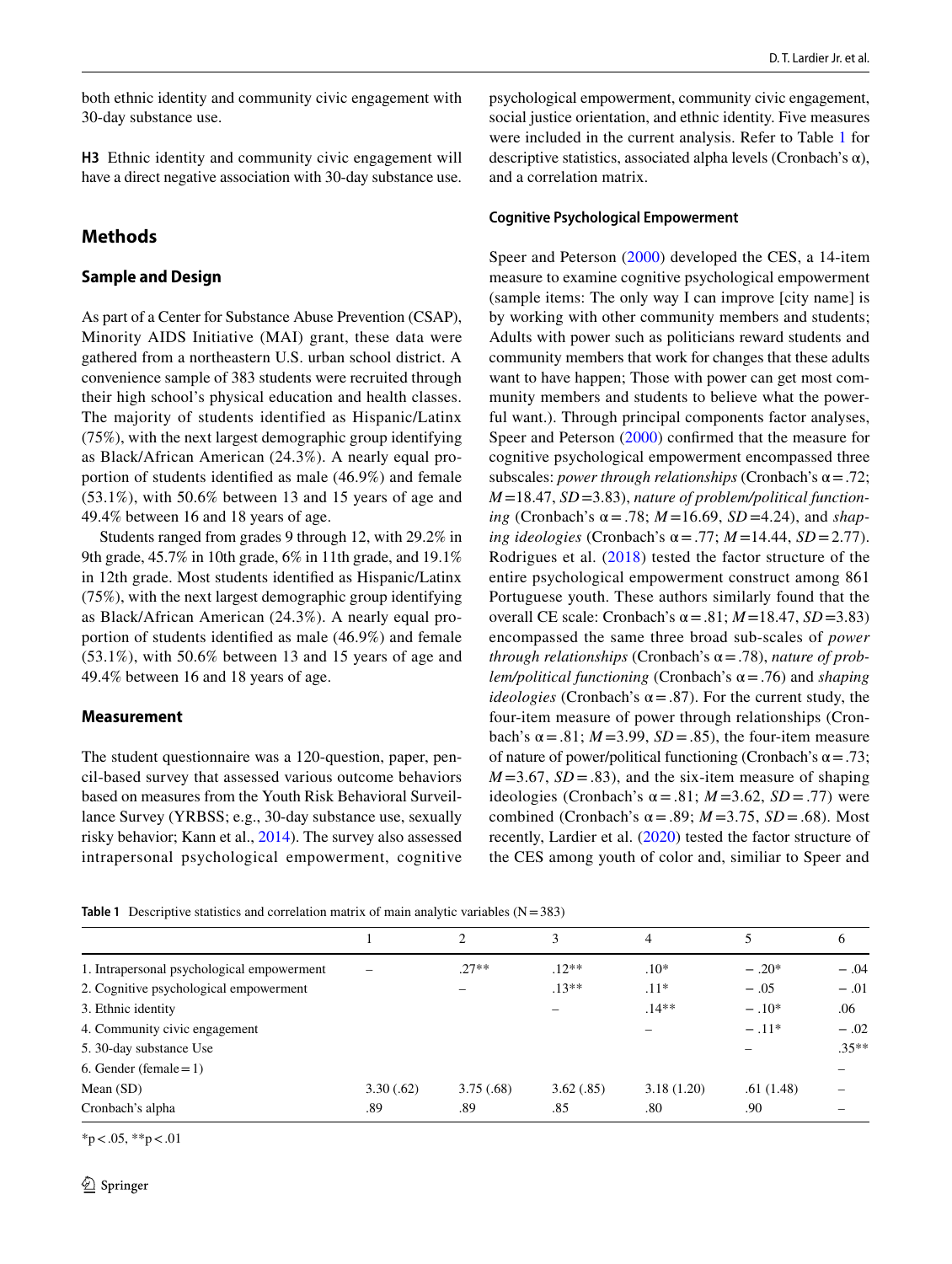Peterson [\(2000\)](#page-14-9), found support for the multidimentionsality of the CES as a three factor model; no diferences were noted between African American/Black and Hispanic/Latinx youth. Participants responded using a fve-point Likert scale ranging from *strongly disagree* (1) to *strongly agree* (5).

#### **Intrapersonal Psychological Empowerment**

Intrapersonal psychological empowerment was measured through the 17-item *Sociopolitical Control Scale for Youth* (SPCS-Y) (Lardier, Reid, et al., [2018;](#page-13-19) Peterson, Peterson, Agre, Christens, & Morton, [2011](#page-13-24)), using a five-point Likert scale ranging from *strongly disagree* (1) to *strongly agree* (5). Through confrmatory factor analysis, Peterson et al. ([2011\)](#page-13-24) illustrated and confrmed the 17-item SPCS-Y as a two-factor measure that examined *leadership competence* (Cronbach's α=.81) and *policy control* (Cronbach's  $\alpha$  = .85). For the current study, the eight-item measure of *leadership competence* (sample items: I am a leader in groups. I can usually organize people to get things done; Cronbach's  $\alpha$  = .82;  $M$  = 3.42,  $SD$  = .71) and the nine-item measure for *policy control* (sample items: My friends and I can really understand what's going on with my community or school. There are many ways for me to have a say in what my community or school does; Cronbach's  $\alpha = .81$ ;  $M = 3.20$ , *SD*=.69) were combined. The overall scale had a mean score of 3.30 ( $SD = .62$ ; Cronbach's  $\alpha = .89$ ).

#### **Community Civic Participation**

Community civic participation is a self-report, fve-item measure derived from the *Student Survey of Risk and Protective Factors/Community Participation scale* (Arthur, Hawkins, Pollard, Catalano, & Baglioni, [2002](#page-11-6)). This measure assessed participation in community activities (sample item: How often do you go to meetings/engage in activities in your community?), using a four-point Likert scale ranging from *never* (1) to *almost every day* (4). Speer and Peterson [\(2000](#page-14-9)) demonstrated support for the reliability of this scale, and through Confrmatory Factor Analysis (CFA) identifed a single underlying participation scale. Scores were combined, and the overall scale had a mean score of 3.18  $(SD=1.20;$  Cronbach's  $\alpha = .80$ ).

#### **Ethnic Identity**

*Ethnic identity* was measured using a six-item scale developed by the federal funding agency (sample items: I have spent time trying to figure out more about my ethnic group. I participate in cultural practices of my own ethnic group.). Youth participants responded to each item on a four-point Likert scale ranging from *strongly disagree* (1) to *strongly agree* (5). Confrmatory factor analysis was undertaken to establish support for the factor structure of this ethnic identity scale, developed by CSAP. Accepted indicators of model fit were assessed: Chi Square  $(\chi^2)$  test, Comparative Fit Index (CFI), Goodness of ft indices (GFI), and Root Mean Square Error of Approximation (RMSEA) (West, Taylor, & Wei, [2012\)](#page-14-20). Non-significant  $\chi^2$  values indicate an acceptable model ft. Second, higher values (i.e., greater than .95) on the Comparative Fit Index and Goodness of Fit Index, and smaller RMSEA (i.e., less than .08) are desirable. Last, RMSEA that are  $\leq 0.05$  = good fit,  $0.05 - 0.08$  = acceptable fit and  $.08 - .10 =$ unacceptable fit (West et al., [2012\)](#page-14-20).

Results indicate that this six-item scale had adequate model-to-data fit  $(\chi^2 = 7.72 \text{ [5]}, p = .17; \text{CFI} = .99; \text{TLI} = .98;$ GFI=.99; RMSEA=.03 [90% CI .00, .05]), supporting that these questions loaded onto a single ethnic identity latent variable, or that one factor was extracted and explained 81% of the variance. Scores were averaged and combined, and the overall scale had a mean score of 3.62 (*SD*=.85; Cronbach's  $\alpha$  = .80). Prior studies using validated ethnic identity measures (i.e., Multigroup Ethnic Identity Measure) have demonstrated similar levels of internal consistency and validity that range from .71 to .92 and showed useful and important fndings (e.g., Phinney & Ong, [2007](#page-13-25)).

## **30‑day Substance Use**

*Thirty*-*day substance use* (sample item: During the past month, on how many days did you smoke marijuana?; During the past month, on how many days did you use cocaine/ crack?; During the past month, on how many days did you use an inhalant [e.g., spray paint] to get high?; During the past month, on how many days did you use prescription medications without a doctor's permission?) and *smoking habits* (sample item: During the past month, on how many days did you smoke cigarettes? During the past month, on how many days did you smoke cigars/cigarillos/black and mild cigars? During the past month, on how many days did you smoke from an electronic cigarette?) were assessed using a 14-item measure based on questions from the YRBSS (Kann et al., [2014\)](#page-12-0). Response options ranged from *0 days* (0) to *all 30 days* (6). Consistent with previous research within the empowerment literature, a mean was calculated (e.g., Garcia-Reid et al., [2013](#page-12-23); Lardier, [2019;](#page-13-3) Opara et al., [2019](#page-13-4)). Responses ranged from 1.00 to 6.00, with 6.00 representing the use of substances during all 30 days previous to being surveyed. The overall scale had a mean score of .61 ( $SD = 1.48$ ; Cronbach's  $\alpha = .90$ ). This is not atypical when considered alongside previous investigations that identifed lower overall mean responses and still showed signifcant fndings (Lardier, Opara, et al., [2019;](#page-13-26) Lardier, [2019](#page-13-3); Opara et al., [2019](#page-13-4)). Data were also highly skewed (4.09) and leptokurtic (14.73). It is not uncommon for youth to over- or under-report certain behaviors on more sensitive questions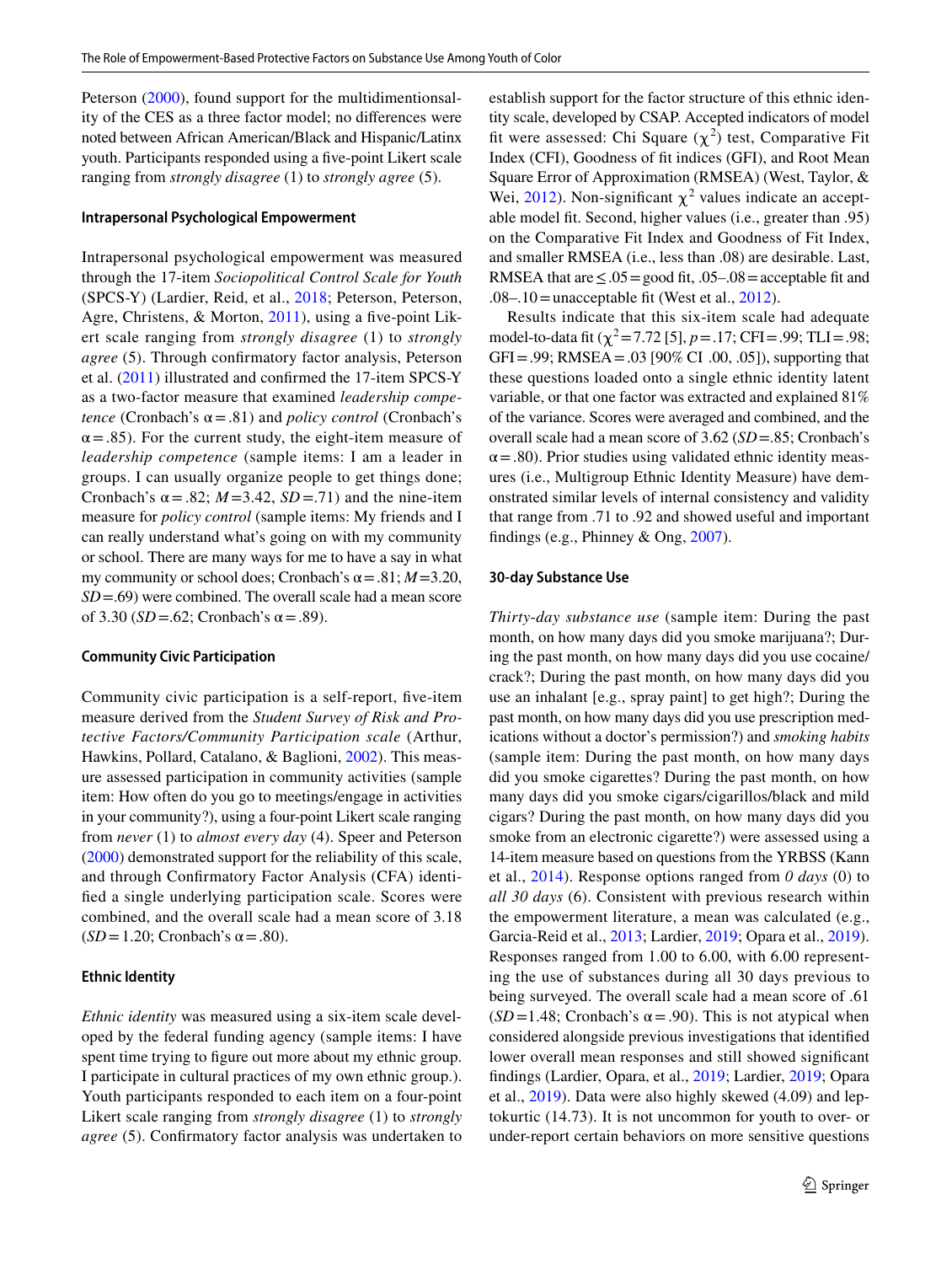(Podsakoff, MacKenzie, & Podsakoff, [2012\)](#page-13-27). Transformation procedures were not employed due to analyses being conducted in AMOS SEM software, which examines the covariance matrix through maximum likelihood (ML) estimations and reduces issues with normality and impact on parameter estimates (Hancock & Liu, [2012\)](#page-12-24).

## **Data Analysis Plan**

## **Preliminary Analysis**

Prior to the main analyses, missing data were examined. Little's MCAR Test was used to assess the level and type of missingness (Little & Rubin, [2014\)](#page-13-28), which revealed that these data were most likely missing completely at random  $(MCAR)$  ( $\chi^2 = [df = 70]$  117.88,  $p = .12$ ). Numerous missing data techniques are available; however, missing data for this study were handled using ML estimations through AMOS v.23.0 software. Handling missing data through ML estimations addresses the missing data and parameter estimates and estimates the standard error in a single step (Hancock & Liu, [2012](#page-12-24)). Using AMOS to handle missing data also allows for a theoretically informed direct approach to handling missing data through modeling, as opposed to other imputation methods, which can be designated as indirect (Byrne, [2013](#page-12-25)).

Following ML estimations for handling missing data, normality, descriptive statistics, alpha level reliabilities (Cronbach's α) and a bivariate correlation matrix were examined. Data appeared to have a relatively normal distribution. No conspicuous outliers were noted. No issues of multicollinearity were noted, with all main analytic variables within the designated parameter ranges for variance infation factor (VIF;  $<$  10) and tolerance ( $>$  0.2; Field, [2013\)](#page-12-26).

*Gender, age, Hispanic/Latina(o) identity*, and *African American/Black identity* were examined for inclusion in the path analysis model. Variation was noted between *gender* and 30-day substance use. Gender was retained as a covariate for subsequent analyses.

#### **Main Analytic Procedures**

Main analytic procedures were carried out through AMOS SEM software, using path analysis techniques and ML procedures (Arbuckle, [2013\)](#page-11-7). The presented hypothesized path model (**see** Fig. [1\)](#page-4-0) examined the direct and indirect efect intrapersonal and cognitive psychological empowerment had on 30-day substance use through both ethnic identity and community civic engagement. One of the strengths of conducting mediation analyses in SEM over standard regression methods is that SEM analyses provide model ft information about the consistency of the hypothesized mediational model to the data and evidence of the plausibility of the causality assumptions made when constructing the mediation model (Gunzler, Chen, Wu, & Zhang, [2013\)](#page-12-27).

Following standard practice, first the Chi square  $(\chi^2)$ test was assessed, with non-significant  $\chi^2$  values providing some evidence of acceptable model-ft. Chi square, however, must be considered in relation to several other ft indices (West et al., [2012](#page-14-20)). Therefore, the following ft indices were also examined: discrepancy-of-ft ratio (discrepancy/df), with indices less than 2.00 desirable; the Goodness of Fit Index (GFI), Adjusted Goodness of Fit Index (AGFI), Comparative Fit Index (CFI), and Tucker Lewis Index (TLI), with values that are greater than .95 indicating desirable ft; and the Root Mean Square Error of Approximation (RMSEA), with values that are≤.05=good ft, 05–.08=acceptable ft, .08–.10=marginal fit, and  $> 0.10 =$  poor fit (West et al., [2012](#page-14-20)). The Akaike Information Criterion (AIC) and Bayesian Information Criterion (BIC) were also examined as indices to compare model ft for non-nested models (West et al., [2012\)](#page-14-20). For BIC, diferences larger than 10.00 provide evidence in support of the lower BIC value (West et al., [2012\)](#page-14-20). Regarding AIC, the solution closest to the saturated AIC value is considered as providing a better ft to the data (West et al., [2012](#page-14-20)).

To further handle issues associated with non-normality in data, Bollen-Stine (Bollen & Stine, [1992\)](#page-11-8) bootstrap approach was employed to handle potential issues of nonnormality in data, with 10,000 bootstrap resamples used, which is considered robust (Walker & Smith, [2016](#page-14-21)). Bollen-Stine bootstrap procedures have been observed as a method of handling nonnormal data, particularly in larger samples (i.e.,  $N \ge 200$ ; Walker & Smith, [2016](#page-14-21)). In addition, Bias-corrected bootstrap confdence intervals were also used to test the signifcance of the mediational associations through ethnic identity and social justice orientation.

While limitations are present with regard to examining mediation cross-sectionally (Kline, [2015\)](#page-13-29), sensitivity analyses through bias-corrected bootstrap confdence intervals provide more accurate intervals for small samples (Efron & Tibshirani, [1994](#page-12-28)) and skewed distributions of the indirect effect estimates (Mallinckrodt, Abraham, Wei, & Russell, [2006](#page-13-30)). Bias-corrected bootstrap confdence intervals also improve the power of the test of the indirect effect (Shrout & Bolger,  $2002$ ). A significant indirect effect is present when confdence intervals do not include zero (Hayes, [2009\)](#page-12-29). While an indirect efect may be present, the strength of this effect is often difficult to determine; therefore, the *decompensation of efects* proportions were examined for mediating variables (Ditlevsen, Christensen, Lynch, Damsgaard, & Keiding, [2005\)](#page-12-30).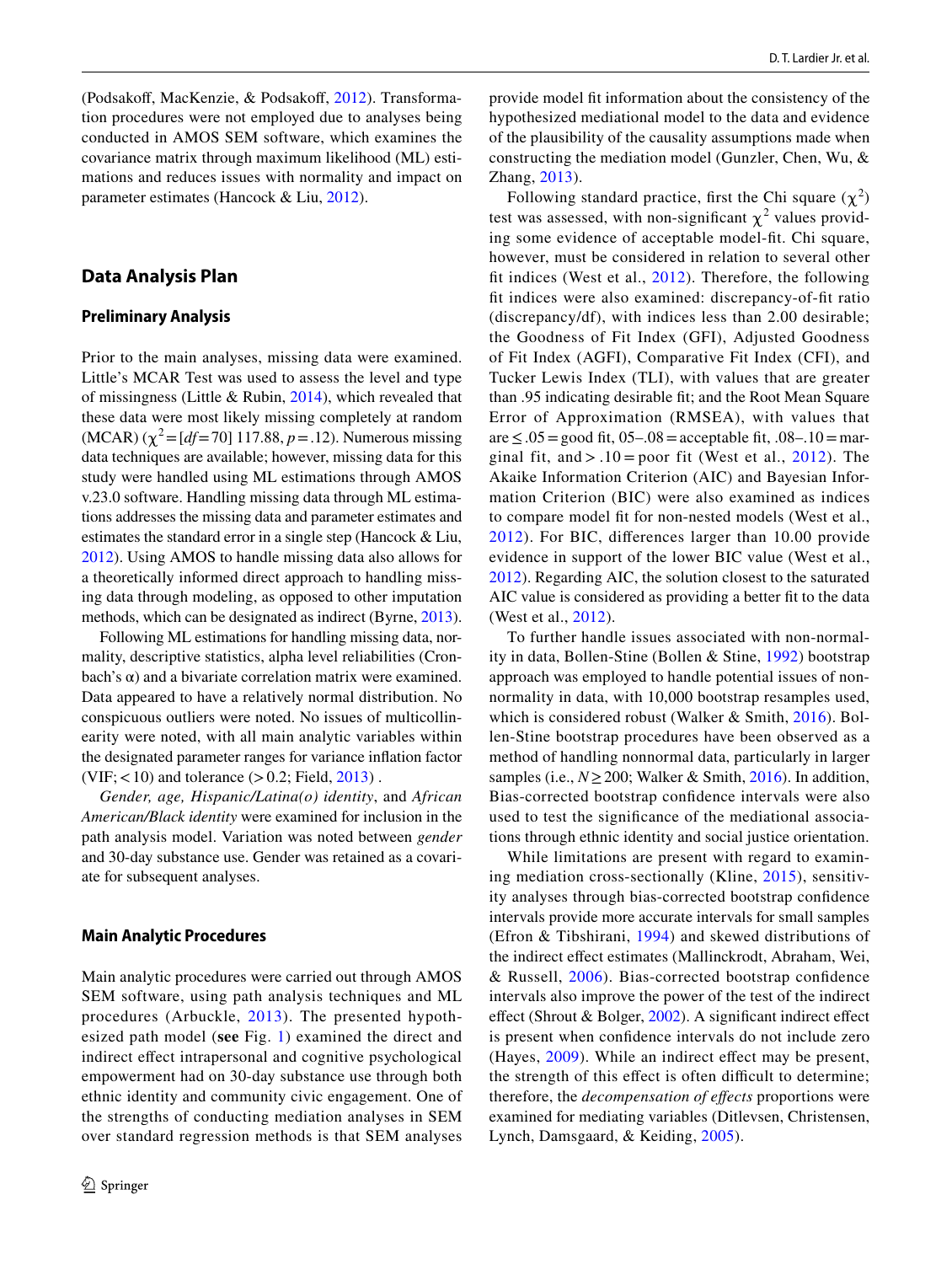## **Results**

See Table [1](#page-5-0) for the correlation matrix. All main analytic variables were correlated with the exception of cognitive psychological empowerment and community civic engagement, as well as cognitive psychological empowerment and 30-day substance use. See Fig. [2](#page-8-0) for over-identifed path model, which displays only statistically signifcant paths and presents standardized beta weights. The over-identifed path model showed good overall model ft for the sample data:  $\chi^2$  (11) = 9.97, p = .43; GFI = .99; AGFI = .97; CFI=.99; RMSEA=.03 (95% CI .01, .05), AIC, 43.97 (Saturated=56.00); BIC, 111.09 (Saturated=166.54); CMIN/  $DF = 1.09$ . Bollen-Stine bootstrapping results showed that the *p* value was greater than .05 ( $p = .49$ ), indicating that the proposed model is consistent with the sample data (Walker & Smith, [2016\)](#page-14-21).

A positive direct association was present between intrapersonal psychological empowerment and ethnic identity  $(p < .01)$  and a negative direct relationship between intrapersonal psychological empowerment and 30-day substance use identity  $(p < .01)$ . Cognitive psychological empowerment had a direct relationship with ethnic identity  $(p < .01)$ ; however, contrary to our hypotheses, no additional direct efects were present. Ethnic identity was negatively associated with 30-day substance use  $(p < .01)$  and had a positive relationship with community civic engagement  $(p < .01)$ .

Community civic engagement had a negative direct association with 30-day substance use  $(p < .05)$ .

Using bias-corrected bootstrap confdence intervals, the following indirect associations were present through ethnic identity: Intrapersonal psychological empowerment and 30-day substance use (indirect efect=− .03, 95% CIs − .04, − .01, *p*=.05); cognitive psychological empowerment and community civic engagement (indirect effect =  $.02, 95\%$  CIs .003 to .03,  $p = .03$ ); and cognitive psychological empowerment and 30-day substance use (indirect effect = − .02, 95% CIs − .04 to − .001, *p*=.04). Through community civic engagement an indirect relationship was present between ethnic identity and 30-day substance use (indirect efect=− .03, 95% CIs − .04 to − .003, *p*=.04).

The decompensation of effects, indirect effect proportions indicated that ethnic identity mediated nearly 20% of the efect intrapersonal psychological empowerment had on 30-day substance use, 50% of the efect cognitive psychological empowerment had on community civic engagement, and 50% of the efect cognitive psychological empowerment had on 30-day substance use. Further, community civic engagement mediated 28% of the efect ethnic identity had on 30-day substance. Overall, results provide interesting preliminary evidence for the role of intrapersonal and cognitive psychological empowerment in lessening 30-day substance, particularly when mediated through both ethnic identity and community civic engagement.



<span id="page-8-0"></span>**Fig. 2** Over-identifed path model predicting 30-day substance use among youth of color ( $N=383$ ). Model fit:  $\chi^2$  (11)=9.97, *p*=.43; GFI=.99; AGFI=.97; CFI=.99; RMSEA=.03 (95% CI .01, .05),

AIC, 43.97 (Saturated=56.00); BIC, 111.09 (Saturated=166.54); CMIN/DF = 1.09.  $p < .05^*$ ,  $p < .01^{**}$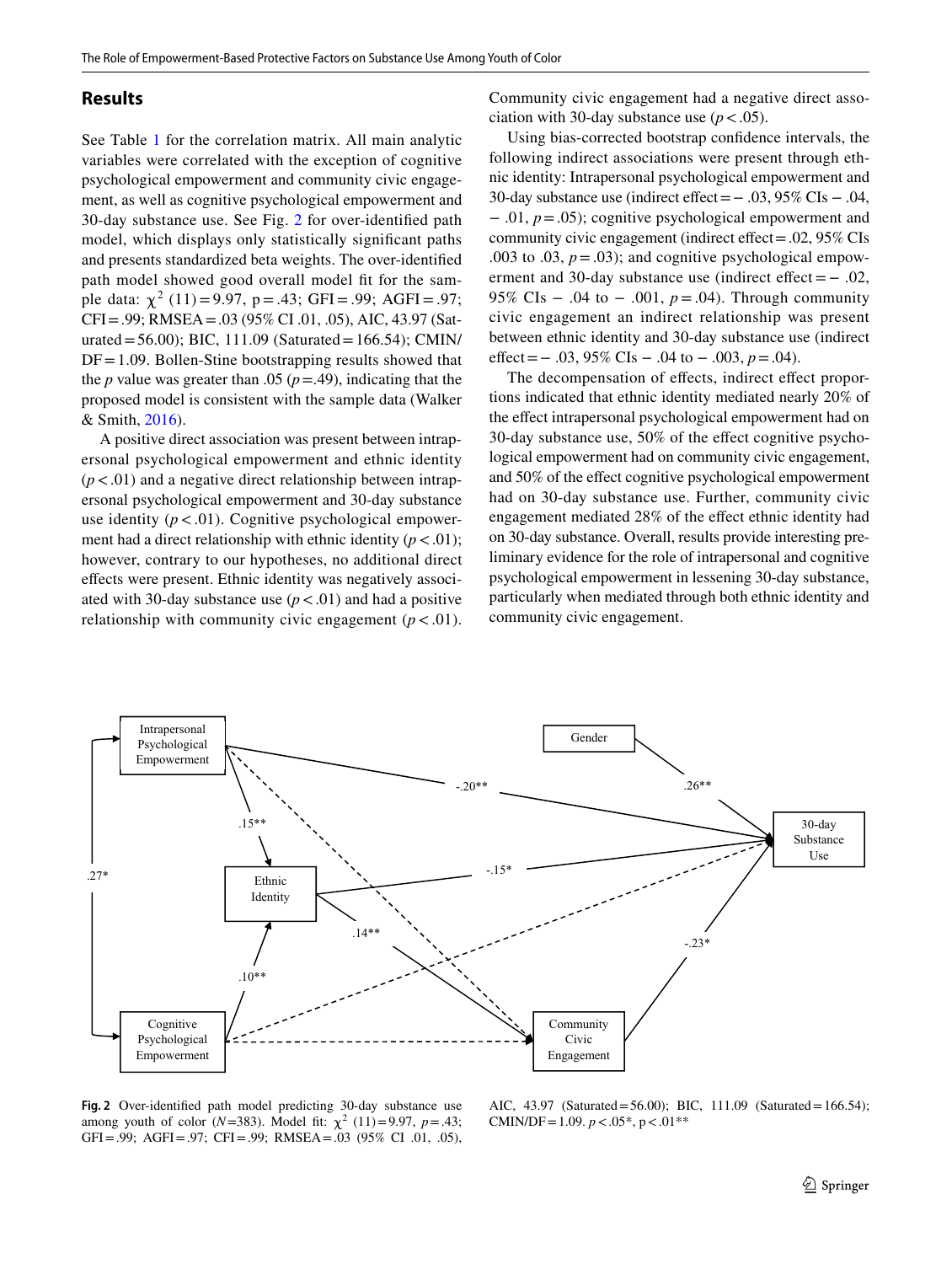Youth of color living in urban communities continue to be disproportionately afected by the consequences of substance use. Subjected to limited resources, youth of color living in urban locales often have fewer opportunities to access quality prevention-intervention services. This is due in part to limited funding opportunities and culturally insensitive programs that continue to view youth through a defcit lens as opposed to a strengths-based framework. Empowerment theory and the empowerment-based constructs in this study can, therefore, provide some understanding on protective factors in substance use prevention among youth, as well as consider the ways to promote strengths, ethnic identity, and community civic engagement (Christens et al., [2018;](#page-12-10) Lardier, [2018,](#page-13-6) [2019](#page-13-3); Lardier, Barrios, et al., [2019\)](#page-13-12). Through this lens, youth and their communities may be visualized as culturally wealthy, with both critical and active community engagement acknowledged as important components of adolescent development, wellness, and prevention from substance use.

These fndings are among the frst to provide preliminary insight into the connection between aspects of psychological empowerment (e.g., intrapersonal and cognitive) and ethnic identity, as well as the indirect association to community civic engagement and 30-day substance use. Our fndings support hypotheses made, revealing that both intrapersonal and cognitive psychological empowerment had a positive association with ethnic identity directly and indirectly connected to both community civic engagement and 30-day substance use. These fndings align with previous literature documenting the association between intrapersonal psychological empowerment and ethnic identity (Lardier, [2018](#page-13-6); Lardier, Garcia-Reid, et al., [2018](#page-13-18), Lardier, Reid, et al. [2018](#page-13-19); Lardier, [2019](#page-13-3); Opara et al., [2019](#page-13-4)). Our results add to the literature by identifying an empirical association cognitive psychological empowerment and ethnic identity, which begins to expand our understanding of the full nomological network of the psychological empowerment construct (Lardier, Garcia-Reid, et al., [2019;](#page-13-13) Lardier, Barrios, et al., [2019\)](#page-13-12).

The connection between empowerment and ethnic identity is based on the premise that youth who feel more empowered have greater positive-regard and connection to their racial, ethnic group, which further motivates action for the betterment of the collective (Hipolito-Delgado & Zion, [2015](#page-12-31)), as well as survival from harsh social conditions determined primarily by those with power (Gutierrez, [1995;](#page-12-12) Speer & Peterson, [2000\)](#page-14-9). Empowerment-based perceptions allow youth to develop a deep connection with important issues impacting their community and racial-ethic group (Christens, [2019](#page-12-5); DeAngelo, Schuster,

& Stebleton, [2016;](#page-12-32) Lardier, [2018;](#page-13-6) Lardier, Barrios, et al., [2019;](#page-13-12) Zeldin, Krauss, Kim, Collura, & Abdullah, [2015](#page-14-23)). These experiences perhaps reinvigorate their own sense of identity and potential to be actors of social change (Ballard et al., [2019\)](#page-11-4).

Results further support hypotheses and highlight the mediating role of ethnic identity between intrapersonal and cognitive psychological empowerment and both community civic engagement and 30-day substance use. These are noteworthy fndings as it further supports the infuence of ethnic identity among empowerment constructs, as well as both the growth-enhancing function of ethnic identity on community civic engagement and the bufering efect of ethnic identity on substance use. Practically, these fndings align with previous research indicating that individuals experiencing more empowered ways of thinking and feeling (e.g., leadership and the self-efficacy to enact sociopolitical change, as well as a critical awareness of social inequality) may internalize positive perceptions of ethnic identity (Christens et al., [2018](#page-12-10); Gutiérrez, [1995;](#page-12-12) Lardier, Garcia-Reid, et al., [2019](#page-13-13); Lardier, [2018;](#page-13-6) Lardier, Barrios, et al., [2019\)](#page-13-12). Positive internalized perceptions of ethnic identity among youth of color are associated with active civic engagement (Christens, [2019\)](#page-12-5) and less drug and alcohol use (Lardier, [2019\)](#page-13-3). Furthermore, studies among young people involved in their ethnic group report more activism, organizing activities (Conner, [2013\)](#page-12-33) and overall higher academic attainment (Rogers & Terriquez, [2016\)](#page-14-24).

This cascading efect draws attention to the need to provide growth-enhancing opportunities that increase youth's awareness of social inequality, support youth in developing the competency to enact social change, support youth in their racial-ethnic identity development, and in turn engage in social change for their community (Christens, [2019](#page-12-5); Lardier, [2018](#page-13-6)). As prior studies indicate, youth who feel more empowered may be more inclined to enact social change and have greater engagement with their ethnic-racial group (Christens et al., 2018; Lardier, [2018](#page-13-6); Lardier, Barrios, et al., [2019](#page-13-12)), buffering these youth from negative outcome behaviors including drug and alcohol use (Christens & Peterson, [2012](#page-12-6); Lardier, [2019](#page-13-3)). Hence, greater psychological empowerment (i.e., both intrapersonal and cognitive psychological empowerment) may function, through ethnic identity, as an inhibitor of risk behaviors (e.g., substance use; violence) and positively spillover to developmental domains related to sociopolitical change and action. Specifc to cognitive psychological empowerment, Ginwright [\(2015\)](#page-12-18) notes, critical awareness of social inequities (i.e., examined in this study through cognitive psychological empowerment) that create disadvantages and create (and maintain) systems of oppression may allow individuals to both heal from trauma and develop transformational hope which is implicated in youth wellness.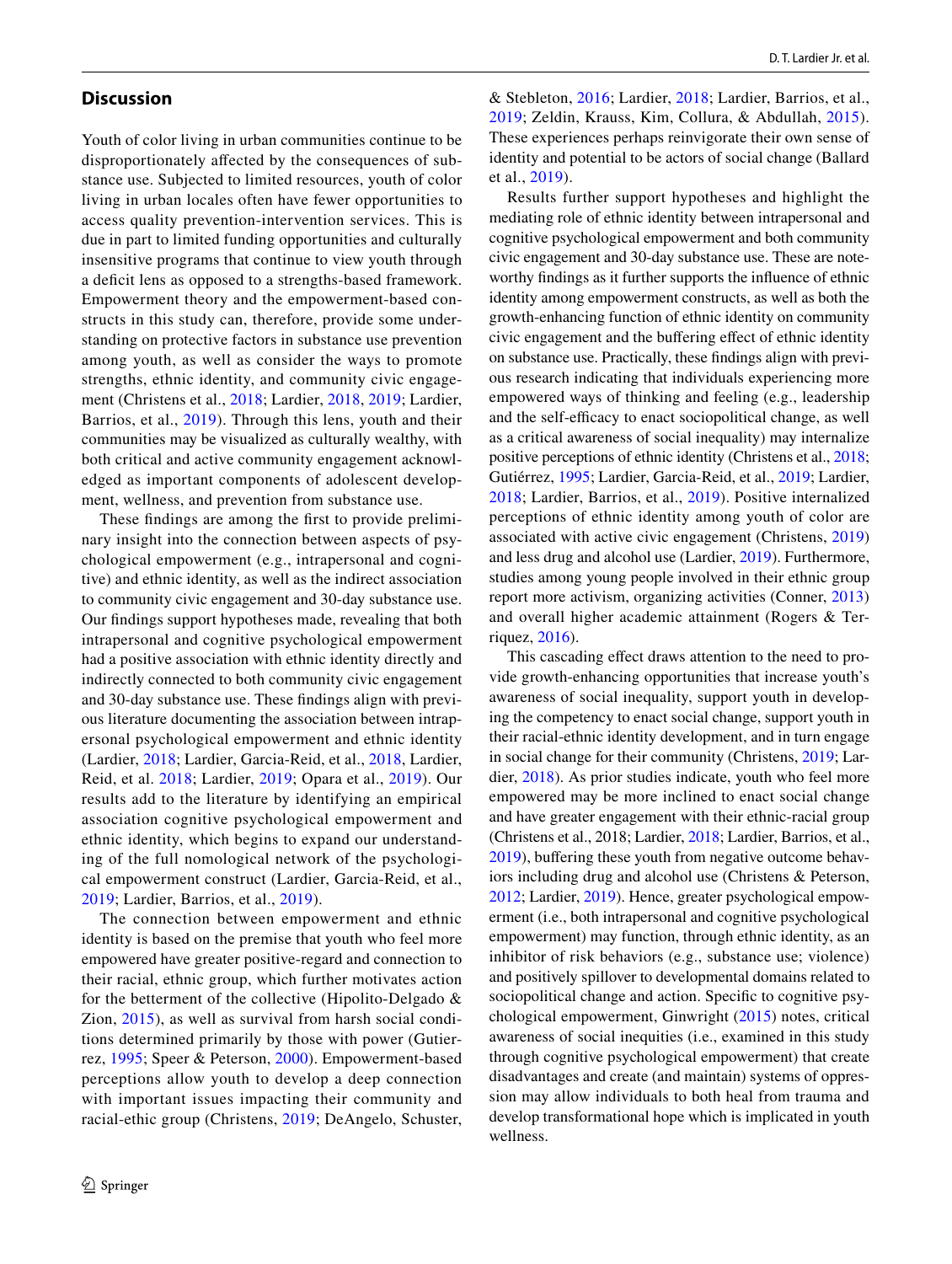# **Implications for Social Work Practice**

Study fndings highlight the role of cognitive and intrapersonal psychological empowerment, ethnic identity, and community civic engagement on substance use among youth of color. Youth substance use remains a signifcant challenge in the U.S., and often, underlying issues are present that force youth to engage in substance use, as an unhealthy coping mechanism. Often, social work clinicians are at the forefront of community-based work involving substance use and abuse and health disparities, as well as witnessing the impact of substance abuse on youth and their families. Therefore, clinicians and social work researchers are aware of factors that are present among youth of color living in urban communities including barriers, challenges, and adversity they may face on a continuous basis due to structural and systemic inequality. Strengths-based and culturally competent frameworks are the foundation of social work practice. By incorporating strategies that highlight the importance of establishing strong connections with one's ethnicity and racial group, and simultaneously working with youth to engage in social change through therapeutic approaches, can all be profound and relatively simple approaches to reducing substance use among youth of color. The incorporation of this lens in clinical social work would allow for targeted and efective substance abuse prevention programs. Findings encourage clinicians to highlight the strengths within youth of color and their communities as a tool to preventing risk behaviors such as substance use.

# **Implications for Prevention Programming**

The relationships identifed heretofore point toward the importance of empowerment in youth of color's developmental trajectories, particularly in promoting ethnic identity and civic engagement and reducing the likelihood of youth engaging in drug and alcohol use. Such fndings put into perspective considerations that focus on the importance of empowerment in youth development and as Gin-wright et al. [\(2005](#page-12-34)) discussed, notions of how to promote capital in poor communities of color that have traditionally identifed as "at-risk" and as lacking cultural wealth. This framing puts into focus ways in which to reduce drug and alcohol use among youth and consider youth within the scope of developing and planning prevention-intervention initiatives. This positioning of youth moves away from traditional visualizations of youth in prevention as "tokenized" and allows for more emancipatory roles that both contribute to community and individual wellness.

Empowering community and organizational settings provide participants opportunities for developing a critical awareness and engaging in opportunities of leadership and social change (Christens, [2019\)](#page-12-5). Youth-based community programs should task themselves with providing youth opportunities for social change and activism, particularly around health and wellness, which have been previously identifed in both promoting empowerment and overall wellness (Baldridge, [2019](#page-11-3); Lardier, Garcia‐ Reid, et al., [2018\)](#page-13-18). More specifcally, connecting youth with ethnically-racially like mentors may augment their own sense of cultural identity (Lardier, Herr, et al., [2018](#page-13-31)), which has not only been implicated with empowerment but also reductions in drug and alcohol, as well as other risky behaviors (Zeldin et al., [2017\)](#page-14-15). This framing of empowerment and ethnic identity emphasizes these developmental processes as key stress-bufering pathways in promoting youth wellness (Christens, [2019\)](#page-12-5).

Developing paths for youth of color to engage in emancipatory, action-oriented, empowerment-based programs to improve youth development and wellness is critical. This is not to say that empowerment processes alone or in tandem with other mechanisms can fully address intersecting sociopolitical, economic and health-based forces, and inequalities (Christens et al., 2019). It, however, may put into perspective unjust systems and ways these mechanisms engender action and shift youth problem-behaviors. Christens [\(2019\)](#page-12-5) argues that collective efficacy and empowerment both appear to promote youth ethnic identity development and action, as well as buffers against negative behaviors. Social workers in community-based organizations can particularly support youth and foster empowerment embedded with cultural values and principles that may allow youth to challenge social structures, engage in social change, and positively afect outcome behaviors including substance use. Social workers may also consider ways in which empowerment can be incorporated into substance use prevention program as both a bufer and an opportunity for youth to engage in outward change specifc to preventing the use of drugs and alcohol.

# **Limitations**

Findings from this study are important for extending the youth empowerment and substance abuse prevention-intervention literature; however, results should be considered in light of several limitations. First, fndings were drawn from a cross-sectional convenience sample of urban adolescents from a particular location in the northeastern U.S. While cross-sectional research may be important for the design of future longitudinal studies, future research needs to replicate these fndings using longitudinal data and unpack the temporal order of these variables and associations. For example,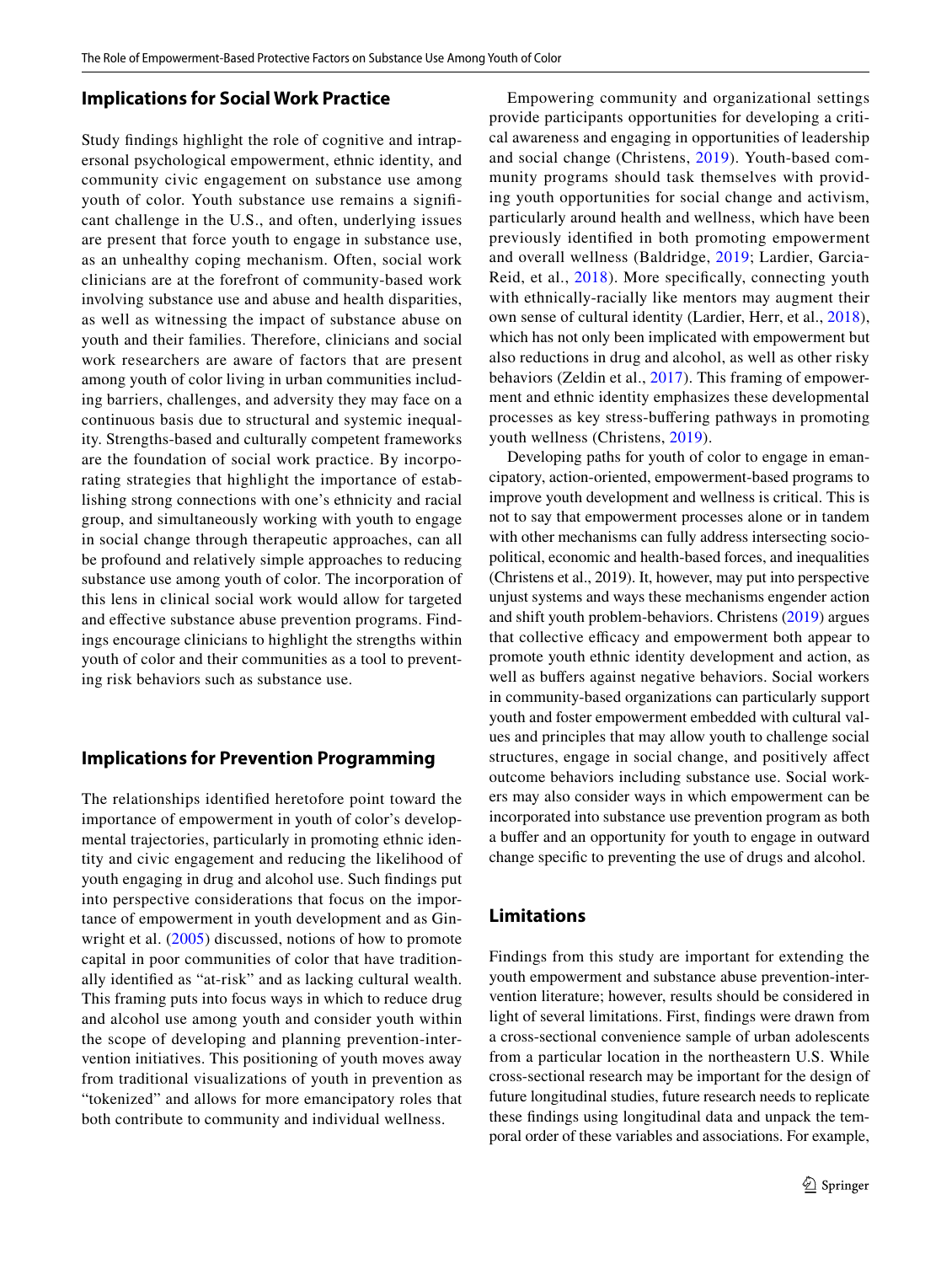while substance use was examined as an outcome in this study, it is plausible that both intrapersonal and cognitive empowerment could be examined as outcomes in this study. Moreover, ethnic identity could be a main predictor of both intrapersonal and cognitive empowerment, and in-turn reduces 30-day substance use among youth.

A second limitation and related to cross-sectional data concerns mediation analyses occurring cross-sectionally as opposed to longitudinally. While important mediating results were identifed, future research needs to replicate fndings using mediation analyses longitudinally. Such analyses would help to uncover developmental processes and further unpack the temporal order of variables over time (Kline, [2015\)](#page-13-29). While one study has examined two waves of data focused on community participation and psychological empowerment, as part of a larger evaluation study (Christens et al., [2011](#page-12-17)), research is needed that examines empowerment constructs longitudinally.

Third, within-group diferences were unexamined for and among African-American/Black and Hispanic/Latinx adolescents. Given the heterogeneity present within these populations, future research should expand upon this limitation and examine within-group diferences. This would allow for a nuanced examination of the mechanisms tested in this study and expand our understanding of the empowerment literature.

A fnal limitation concerns the measurement of psychological empowerment. Although two dimensions of psychological empowerment were examined in this study (i.e., intrapersonal and cognitive psychological empowerment), the CES, which is used to examine cognitive psychological empowerment has not been robustly validated among a sample of youth (exceptions include Lardier et al., [2020](#page-13-14); Speer et al., [2019\)](#page-14-12). Though adequate indices of fit were identifed in these studies, the lack of validity among diverse youth samples raises questions on the overall validity of the measure. Future research is also urged to further validate the CES among various groups of youth, as well as the entire psychological empowerment nomological structure (exceptions include Rodrigues et al., [2018\)](#page-14-19).

# **Conclusion**

Despite these limitations, this study contributes to the current literature that considers how empowerment and measures of empowerment contribute to the prevention of 30-day substance use among youth of color. Findings from this study display that both intrapersonal and cognitive psychological empowerment were both indirectly associated with lower rates of 30-day substance use through ethnic identity and community civic engagement. Further, intrapersonal psychological empowerment was directly associated with lower rates of 30-day substance use among youth in this study. These results provide an argument for greater involvement of youth in sociopolitical programs that draw on social change and as Peterson and Reid ([2003](#page-13-32)) discussed, direct prevention-intervention work in the community. Importantly, this study positions empowerment as a way to both involve youth in their community and as a means of prevention—moving away from "risk-focused" research and prevention. Research, prevention practitioners, and social workers alike need to consider ways to empower youth and draw on communal funds of knowledge and wealth that work toward cultivating community and youth partnerships toward prevention.

**Funding** U.S. Department of Health and Human Services (HHS), Substance Abuse and MentalHealth Services Administration (SAMHSA), Center for Substance Abuse Prevention(CSAP), Grant No. SP-15104.

#### **Compliance with Ethical Standards**

**Conflict of interest** No potential confict of interest was reported by the authors. Ijeoma Opara (or second co-author) received funding from the National Institute on Drug Abuse (5T32 DA007233) training grant as a predoctoral fellow. Points of view, opinions, and conclusions in this paper do not necessarily represent the official position of the U.S. Government.

## **References**

- <span id="page-11-7"></span>Arbuckle, J. L. (2013). *Amos 22 user's guide*. Chicago, IL: SPSS.
- <span id="page-11-6"></span>Arthur, M. W., Hawkins, J. D., Pollard, J. A., Catalano, R. F., & Baglioni, A. J., Jr. (2002). Measuring risk and protective factors for substance use, delinquency, and other adolescent problem behaviors: The communities that care youth survey. *Evaluation Review, 26*(6), 575–601. <https://doi.org/10.1177/019384102237850>.
- <span id="page-11-3"></span>Baldridge, B. J. (2019). *Reclaiming community: Race and the uncertain future of youth work*. Standford, CA: Stanford University Press.
- <span id="page-11-4"></span>Ballard, P. J., Hoyt, L. T., & Pachucki, M. C. (2019). Impacts of adolescent and young adult civic engagement on health and socioeconomic status in adulthood. *Child Development, 90*(4), 1138–1154.
- <span id="page-11-2"></span>Ballard, P. J., & Syme, S. L. (2016). Engaging youth in communities: A framework for promoting adolescent and community health. *Journal of Epidemiology and Community Health, 70*(2), 202–206.
- <span id="page-11-1"></span>Baum, F., & Fisher, M. (2014). Why behavioural health promotion endures despite its failure to reduce health inequities. *Sociology of Health & Illness, 36*(2), 213–225.
- <span id="page-11-5"></span>Beeker, C., Guenther-Grey, C., & Raj, A. (1998). Community empowerment paradigm drift and the primary prevention of HIV/AIDS. *Journal of Social Science and Medicine, 46,* 831–842. [https://doi.](https://doi.org/10.1016/S0277-9536(97)00208-6) [org/10.1016/S0277-9536\(97\)00208-6.](https://doi.org/10.1016/S0277-9536(97)00208-6)
- <span id="page-11-0"></span>Beverly, H. K., Castro, Y., & Opara, I. (2019). Age of frst marijuana use and its impact on education attainment and employment status. *Journal of Drug Issues, 49*(2), 228–237.
- <span id="page-11-8"></span>Bollen, K. A., & Stine, R. A. (1992). Bootstrapping goodness-of-ft measures in structural equation models. *Sociological Methods & Research, 21*(2), 205–229.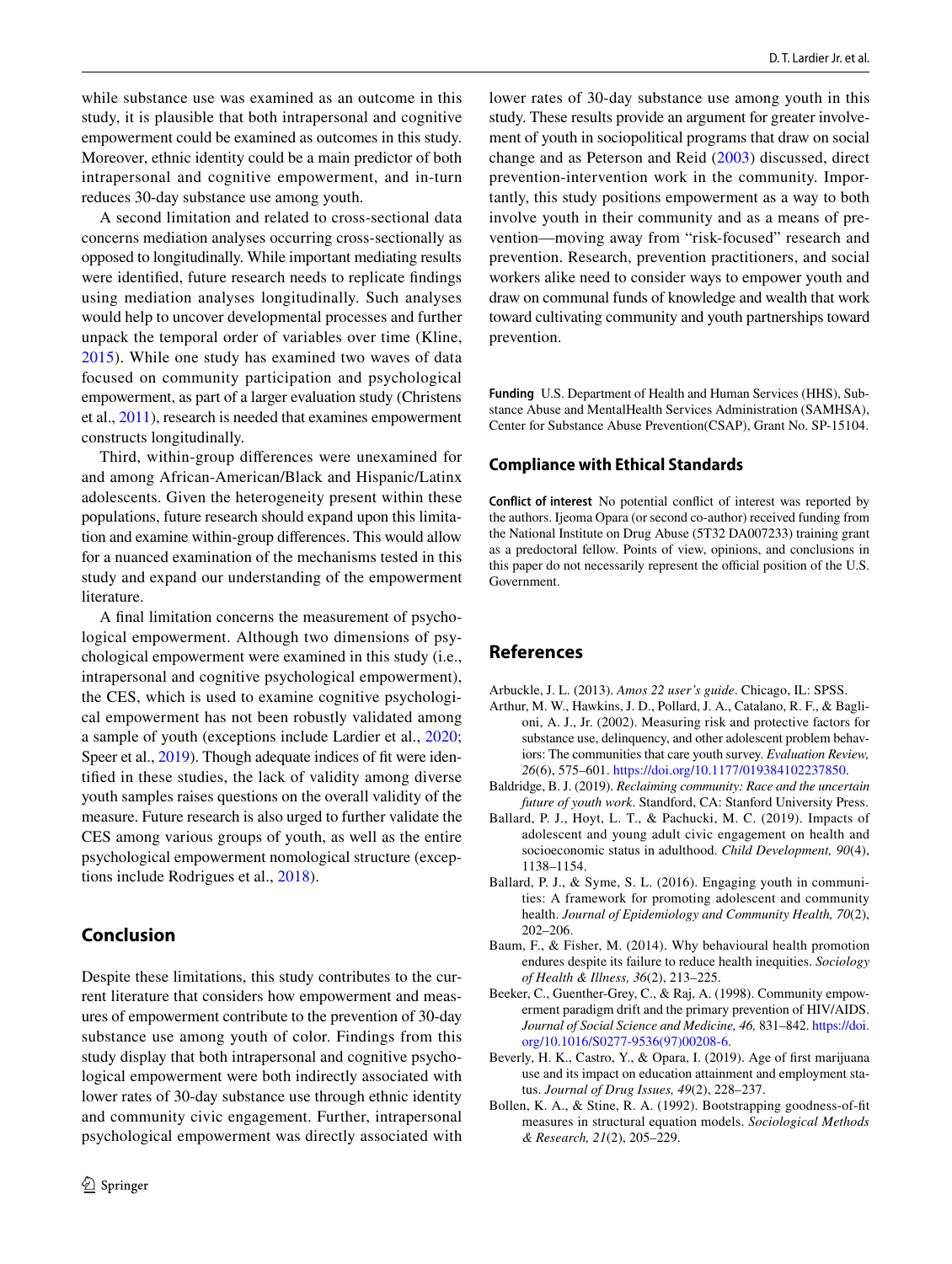- <span id="page-12-25"></span>Byrne, B. M. (2013). *Structural equation modeling with AMOS: Basic concepts, applications, and programming* (2nd ed.). New York, NY: Routledge.
- <span id="page-12-14"></span>Candelario, G. E. (2007). *Black behind the ears: Dominican racial identity from museums to beauty shops*. Durham, NC: Duke University Press.
- <span id="page-12-11"></span>Carmen, S. A. S., Domínguez, M., Greene, A. C., Mendoza, E., Fine, M., Neville, H. A., & Gutiérrez, K. D. (2015). Revisiting the collective in critical consciousness: Diverse sociopolitical wisdoms and ontological healing in sociopolitical development. *The Urban Review, 47*(5), 824–846.
- <span id="page-12-16"></span>Cerezo, A., McWhirter, B. T., Peña, D., Valdez, M., & Bustos, C. (2014). Giving voice: Utilizing critical race theory to facilitate consciousness of racial identity for Latina/o College students. *Journal for Social Action in Counseling & Psychology, 5*(3), 1–24.
- <span id="page-12-3"></span>Chen, P., & Jacobson, K. C. (2012). Developmental trajectories of substance use from early adolescence to young adulthood: Gender and racial/ethnic diferences. *Journal of Adolescent Health, 50*(2), 154–163. [https://doi.org/10.1016/j.jadohealth](https://doi.org/10.1016/j.jadohealth.2011.05.013) [.2011.05.013.](https://doi.org/10.1016/j.jadohealth.2011.05.013)
- <span id="page-12-5"></span>Christens, B. D. (2019). *Community power and empowerment*. Oxford: Oxford University Press.
- <span id="page-12-10"></span>Christens, B. D., Byrd, K., Peterson, N. A., & Lardier, D. T. (2018). Critical hopefulness among urban high school students. *Journal of Youth and Adolescence, 47*(8), 1649–1662.
- <span id="page-12-8"></span>Christens, B. D., Collura, J. J., & Tahir, F. (2013a). Critical hopefulness: A person-centered analysis of the intersection of cognitive and emotional empowerment. *American Journal of Community Psychology, 52*(1–2), 170–184. [https://doi.org/10.1007/s1046](https://doi.org/10.1007/s10464-013-9586-2) [4-013-9586-2.](https://doi.org/10.1007/s10464-013-9586-2)
- <span id="page-12-6"></span>Christens, B. D., & Peterson, N. A. (2012). The role of empowerment in youth development: A study of sociopolitical control as mediator of ecological systems' infuence on developmental outcomes. *Journal of Youth and Adolescence, 41*(5), 623–635. [https://doi.](https://doi.org/10.1007/s10964-011-9724-9) [org/10.1007/s10964-011-9724-9](https://doi.org/10.1007/s10964-011-9724-9).
- <span id="page-12-9"></span>Christens, B. D., Peterson, N. A., Reid, R. J., & Garcia-Reid, P. (2013b). Adolescents' perceived control in the sociopolitical domain: A latent class analysis. *Youth & Society, 47*(4), 443–461. <https://doi.org/10.1177/0044118x12467656>.
- <span id="page-12-17"></span>Christens, B. D., Peterson, N. A., & Speer, P. W. (2011). Community participation and psychological empowerment: Testing reciprocal causality using a cross-lagged panel design and latent constructs. *Health Education & Behavior, 38*(4), 339–347. [https://](https://doi.org/10.1177/1090198110372880) [doi.org/10.1177/1090198110372880](https://doi.org/10.1177/1090198110372880).
- <span id="page-12-20"></span>Christens, B. D., Winn, L. T., & Duke, A. M. (2016). Empowerment and critical consciousness: A conceptual cross-fertilization. *Adolescent Research Review, 1*(1), 15–27.
- <span id="page-12-33"></span>Conner, J. (2013). *The value of youth organizing*. Cambridge, MA: Cambridge University Press. [https://doi.org/10.2139/ssrn.21995](https://doi.org/10.2139/ssrn.2199528) [28](https://doi.org/10.2139/ssrn.2199528).
- <span id="page-12-32"></span>DeAngelo, L., Schuster, M. T., & Stebleton, M. J. (2016). California DREAMers: Activism, identity, and empowerment among undocumented college students. *Journal of Diversity in Higher Education, 9*(3), 216.
- <span id="page-12-30"></span>Ditlevsen, S., Christensen, U., Lynch, J., Damsgaard, M. T., & Keiding, N. (2005). The mediation proportion: A structural equation approach for estimating the proportion of exposure efect on outcome explained by an intermediate variable. *Epidemiology, 16*(1), 114–120. [https://doi.org/10.1097/01.ede.0000147107](https://doi.org/10.1097/01.ede.0000147107.76079.07) [.76079.07.](https://doi.org/10.1097/01.ede.0000147107.76079.07)
- <span id="page-12-28"></span>Efron, B., & Tibshirani, R. J. (1994). *An introduction to the bootstrap*. CRC press.
- <span id="page-12-7"></span>Eisman, A. B., Zimmerman, M. A., Kruger, D., Reischl, T. M., Miller, A. L., Franzen, S. P., & Morrel-Samuels, S. (2016). Psychological empowerment among urban youth: Measurement model and

associations with youth outcomes. *American Journal of Community Psychology, 58*(3–4), 410–421.

- <span id="page-12-26"></span>Field, A. (2013). *Discovering statistics using IBM SPSS statistics*. Thousand Oaks, CA: Sage.
- <span id="page-12-23"></span>Garcia-Reid, P., Hamme Peterson, C., Reid, R. J., & Peterson, N. A. (2013). The protective efects of sense of community, multigroup ethnic identity, and self-esteem against internalizing problems among Dominican youth: Implications for social workers. *Social Work in Mental Health, 11*(3), 199–222. [https://doi.](https://doi.org/10.1080/15332985.2013.774923) [org/10.1080/15332985.2013.774923](https://doi.org/10.1080/15332985.2013.774923).

<span id="page-12-18"></span>Ginwright, S. (2015). *Hope and healing in urban education: How urban activists and teachers are reclaiming matters of the heart*. London: Routledge.

- <span id="page-12-34"></span>Ginwright, S., Cammarota, J., & Noguera, P. (2005). Youth, social justice, and communities: Toward a theory of urban policy. *Social Justice, 32*(3), 24–41.
- <span id="page-12-21"></span>Godfrey, E. B., & Grayman, J. K. (2014). Teaching citizens: The role of open classroom climate in fostering critical consciousness among youth. *Journal of Youth and Adolescence, 43*(11), 1801–1817.
- <span id="page-12-2"></span>Guerrero, E. G., Marsh, J. C., Khachikian, T., Amaro, H., & Vega, W. A. (2013). Disparities in Latino substance use, service use, and treatment: Implications for culturally and evidence-based interventions under health care reform. *Drug and Alcohol Dependence, 133*(3), 805–813. [https://doi.org/10.1016/j.drugalcdep](https://doi.org/10.1016/j.drugalcdep.2013.07.027) [.2013.07.027.](https://doi.org/10.1016/j.drugalcdep.2013.07.027)
- <span id="page-12-27"></span>Gunzler, D., Chen, T., Wu, P., & Zhang, H. (2013). Introduction to mediation analysis with structural equation modeling. *Shanghai archives of psychiatry, 25*(6), 390.
- <span id="page-12-13"></span>Gutiérrez, L. (1989). Critical consciousness and Chicano identity: An exploratory analysis. *Journal of Estudios Chicanos and the Politics of Community*, 35–53.
- <span id="page-12-12"></span>Gutiérrez, L. M. (1995). Understanding the empowerment process: Does consciousness make a diference? *Social Work Research, 19*(4), 229–237.
- <span id="page-12-4"></span>Halpern, R., Barker, G., & Mollard, W. (2000). Youth programs as alternative spaces to be: A study of neighborhood youth programs in Chicago's West Town. *Youth & society, 31*(4), 469–506.
- <span id="page-12-24"></span>Hancock, G. R., & Liu, M. (2012). Bootstrapping standard errors and data-model ft statistics in structural equation modeling. In R. H. Hoyle (Ed.), *Handbook of structural equation modeling* (pp. 296–324). New York, NY: Guilford Press.
- <span id="page-12-22"></span>Hatcher, A., de Wet, J., Bonell, C. P., Strange, V., Phetla, G., Proynk, P. M., … Watts, C. (2011). Promoting critical consciousness and social mobilization in HIV/AIDS programmes: Lessons and curricular tools from a South African intervention. *Health Education Research, 26*(3), 542–555.
- <span id="page-12-29"></span>Hayes, A. F. (2009). Beyond Baron and Kenny: Statistical mediation analysis in the new millennium. *Communication Monographs, 76*(4), 408–420. [https://doi.org/10.1080/03637750903310360.](https://doi.org/10.1080/03637750903310360)
- <span id="page-12-15"></span>Hill-Collins, P., & Bilge, S. (2016). *Intersectionality*. Malden, MA: Polity Press.
- <span id="page-12-31"></span>Hipolito-Delgado, C. P., & Zion, S. (2015). Igniting the fre within marginalized youth: The role of critical civic inquiry in fostering ethnic identity and civic self-efficacy. *Urban Education*. [https://](https://doi.org/10.1177/0042085915574524) [doi.org/10.1177/0042085915574524.](https://doi.org/10.1177/0042085915574524)
- <span id="page-12-19"></span>Jagers, R. J., Lozada, F. T., Rivas-Drake, D., & Guillaume, C. (2017). Classroom and school predictors of civic engagement among Black and Latino middle school youth. *Child Development, 88*(4), 1125–1138.
- <span id="page-12-0"></span>Kann, L., Kinchen, S., Shanklin, S. L., Flint, K. H., Hawkins, J., Harris, W. A., & Zaza, S. (2014). *Youth risk behavior surveillance— United States, 2013*. Atlanta, GA: Centers for Disease Control and Prevention.
- <span id="page-12-1"></span>Keyes, K. M., Vo, T., Wall, M. M., Caetano, R., Suglia, S. F., Martins, S. S., & Hasin, D. (2015). Racial/ethnic diferences in use of alcohol, tobacco, and marijuana: Is there a cross-over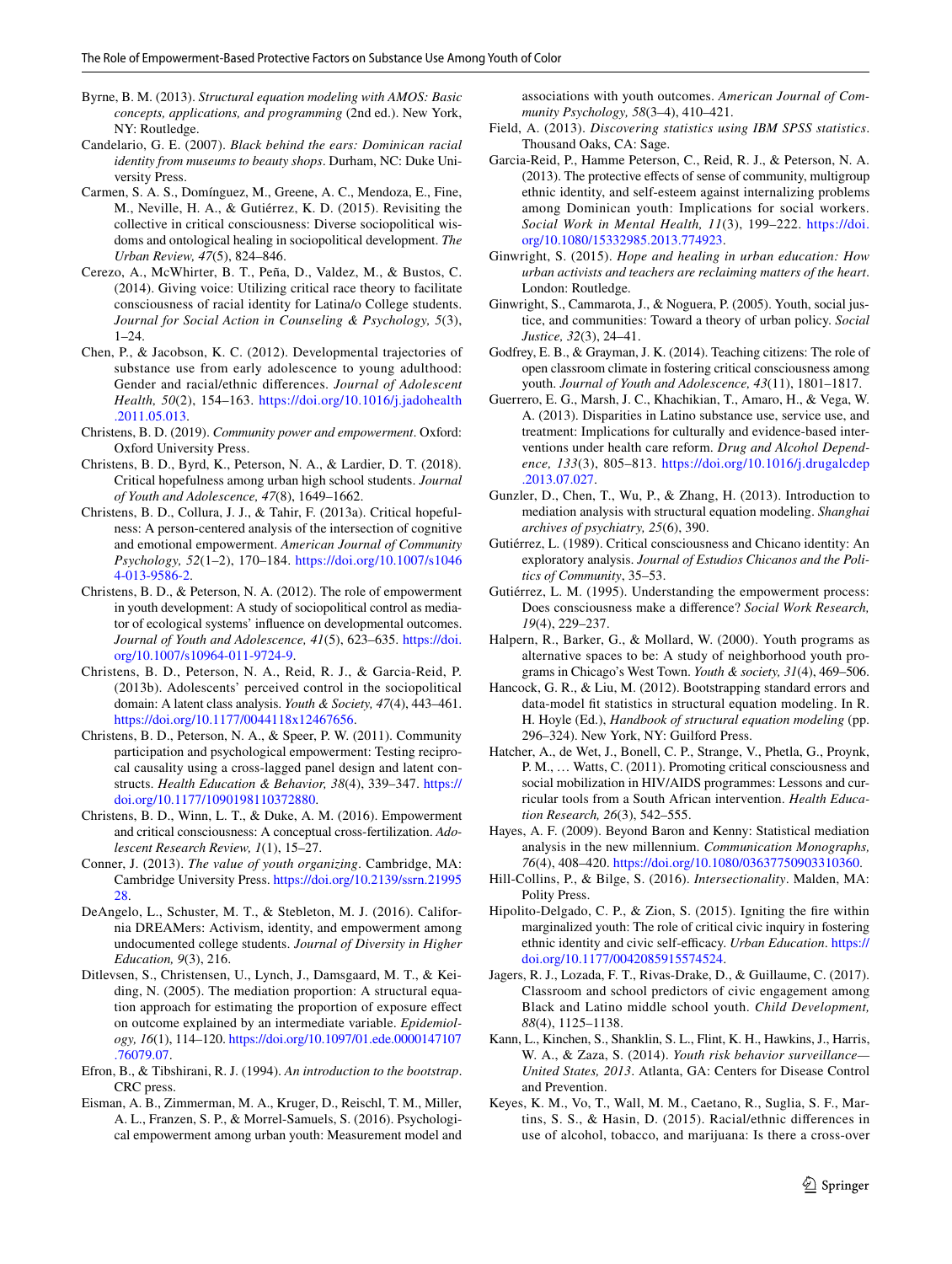from adolescence to adulthood? *Social Science and Medicine, 124,* 132–141.

- <span id="page-13-29"></span>Kline, R. B. (2015). The mediation myth. *Basic and Applied Social Psychology, 37*(4), 202–213.
- <span id="page-13-21"></span>Kwon, S. A. (2013). *Uncivil youth: Race, activism, and afrmative governmentality*. Durham: Duke University Press.
- <span id="page-13-6"></span>Lardier, D. T. (2018). An examination of ethnic identity as a mediator of the efects of community participation and neighborhood sense of community on psychological empowerment among urban youth of color. *Journal of Community Psychology*. [https](https://doi.org/10.1002/jcop.21958) [://doi.org/10.1002/jcop.21958.](https://doi.org/10.1002/jcop.21958)
- <span id="page-13-3"></span>Lardier, D. T., Jr. (2019). Substance use among urban youth of color: Exploring the role of community-based predictors, ethnic identity, and intrapersonal psychological empowerment. *Cultural Diversity and Ethnic Minority Psychology, 25*(1), 91.
- <span id="page-13-12"></span>Lardier, D. T., Jr., Barrios, V. R., Garcia-Reid, P., & Reid, R. J. (2019a). A latent class analysis of cognitive empowerment and ethnic identity: An examination of heterogeneity between profle groups on dimensions of emotional psychological empowerment and social justice orientation among urban youth of color. *Journal of Community Psychology., 47*(6), 1530–1547.
- <span id="page-13-18"></span>Lardier, D. T., Garcia-Reid, P., & Reid, R. J. (2018a). The interacting efects of psychological empowerment and ethnic identity on indicators of well-being among youth of color. *Journal of Community Psychology., 46*(4), 489–501.
- <span id="page-13-13"></span>Lardier, D. T., Garcia-Reid, P., & Reid, R. J. (2019b). The examination of cognitive empowerment dimensions on intrapersonal psychological empowerment, psychological sense of community, and ethnic identity among urban youth of color. *The Urban Review, 51*(5), 768–788.
- <span id="page-13-31"></span>Lardier, D. T., Jr., Herr, K. G., Garcia-Reid, P., & Reid, R. J. (2018b). Adult youth workers' conceptions of their work in an underresourced community in the United States. *Journal of Youth Studies, 21*(8), 1029–1044.
- <span id="page-13-26"></span>Lardier, D. T., Opara, I., Bergeson, C., Herrera, A., Garcia-Reid, P., & Reid, R. J. (2019c). A study of psychological sense of community as a mediator between supportive social systems, school belongingness, and outcome behaviors among urban high school students of color. *Journal of Community Psychology*. <https://doi.org/10.1002/jcop.22182>.
- <span id="page-13-14"></span>Lardier, D. T., Opara, I., Garcia-Reid, P., & Reid, R. J. (2020). The cognitive empowerment scale: Multigroup confrmatory factor analysis among youth of color. *Child and Adolescent Social Work Journal*. [https://doi.org/10.1007/s10560-019-00647-2.](https://doi.org/10.1007/s10560-019-00647-2)
- <span id="page-13-19"></span>Lardier, D. T., Jr., Reid, R. J., & Garcia-Reid, P. (2018c). Validation of an abbreviated Sociopolitical Control Scale for Youth among a sample of underresourced urban youth of color. *Journal of Community Psychology., 46*(8), 996–1009.
- <span id="page-13-28"></span>Little, R. J., & Rubin, D. B. (2014). *Statistical analysis with missing data*. New York, NY: Wiley.
- <span id="page-13-30"></span>Mallinckrodt, B., Abraham, W. T., Wei, M., & Russell, D. W. (2006). Advances in testing the statistical signifcance of mediation efects. *Journal of Counseling Psychology, 53,* 372–378. [https](https://doi.org/10.1037/0022-0167.53.3.372) [://doi.org/10.1037/0022-0167.53.3.372.](https://doi.org/10.1037/0022-0167.53.3.372)
- <span id="page-13-23"></span>McWhirter, E. H., & McWhirter, B. T. (2016). Critical consciousness and vocational development among Latina/o high school youth: Initial development and testing of a measure. *Journal of Career Assessment, 24*(3), 543–558.
- <span id="page-13-20"></span>Minkler, M. (2012). *Community organizing and community building for health and welfare*. New Brunswick: Rutgers University Press.
- <span id="page-13-1"></span>National Institute on Drug Abuse. (2019). *Understanding drug abuse and addiction. What science says*. Bethesda, MA: National Institutes of Health.
- <span id="page-13-0"></span>Office of the National Drug Control Policy. (2017). *National drug control budget: FY 2016 funding highlights*. Washington, DC: Office of the National Drug Control Policy.
- <span id="page-13-4"></span>Opara, I., Rivera Rodas, E. I., Lardier, D. T., Garcia-Reid, P., & Reid, R. J. (2019). Validation of the abbreviated socio-political control scale for youth (SPCS-Y) among urban girls of color. *Child and Adolescent Social Work Journal*. [https://doi.org/10.1007/s1056](https://doi.org/10.1007/s10560-019-00624-9) [0-019-00624-9](https://doi.org/10.1007/s10560-019-00624-9).
- <span id="page-13-10"></span>Ozer, E. J., & Schotland, M. (2011). Psychological empowerment among urban youth: Measure development and relationship to psychosocial functioning. *Health Education & Behavior, 38*(4), 348–356. [https://doi.org/10.1177/1090198110373734.](https://doi.org/10.1177/1090198110373734)
- <span id="page-13-11"></span>Perkins, D. D., & Zimmerman, M. A. (1995). Empowerment theory, research, and application. *American Journal of Community Psychology, 23*(5), 569–579.
- <span id="page-13-7"></span>Peterson, N. A. (2014). Empowerment theory: Clarifying the nature of higher-order multidimensional constructs. *American Journal of Community Psychology, 53*(1–2), 96–108. [https://doi.](https://doi.org/10.1007/s10464-013-9624-0) [org/10.1007/s10464-013-9624-0](https://doi.org/10.1007/s10464-013-9624-0).
- <span id="page-13-24"></span>Peterson, N. A., Peterson, C. H., Agre, L., Christens, B. D., & Morton, C. M. (2011). Measuring youth empowerment: Validation of a sociopolitical control scale for youth in an urban community context. *Journal of Community Psychology, 39*(5), 592–605. [https://](https://doi.org/10.1002/jcop.20456) [doi.org/10.1002/jcop.20456](https://doi.org/10.1002/jcop.20456).
- <span id="page-13-32"></span>Peterson, N. A., & Reid, R. J. (2003). Paths to psychological empowerment in an urban community: Sense of community and citizen participation in substance abuse prevention activities. *Journal of Community Psychology, 31*(1), 25–38. [https://doi.org/10.1002/](https://doi.org/10.1002/jcop.10034) icop.10034
- <span id="page-13-15"></span>Phinney, J. S. (1989). Stages of ethnic identity development in minority group adolescents. *Journal of Early Adolescence, 9*(1–2), 34–39. <https://doi.org/10.1177/0272431689091004>.
- <span id="page-13-16"></span>Phinney, J. S. (1996). When we talk about American ethnic groups, what do we mean? *American Psychologist, 51*(9), 918–927. [https](https://doi.org/10.1037/0003-066x.51.9.918) [://doi.org/10.1037/0003-066x.51.9.918.](https://doi.org/10.1037/0003-066x.51.9.918)
- <span id="page-13-25"></span>Phinney, J. S., & Ong, A. D. (2007). Conceptualization and measurement of ethnic identity: Current status and future directions. *Journal of Counseling Psychology, 54*(3), 271–281. [https://doi.](https://doi.org/10.1037/0022-0167.54.3.271) [org/10.1037/0022-0167.54.3.271](https://doi.org/10.1037/0022-0167.54.3.271).
- <span id="page-13-27"></span>Podsakoff, P. M., MacKenzie, S. B., & Podsakoff, N. P. (2012). Sources of method bias in social science research and recommendations on how to control it. *Annual Review of Psychology, 63,* 539–569. [https://doi.org/10.1146/annurev-psych-120710-100452.](https://doi.org/10.1146/annurev-psych-120710-100452)
- <span id="page-13-2"></span>Ramchand, R., Pacula, R. L., & Iguchi, M. Y. (2006). Racial diferences in marijuana-users' risk of arrest in the United States. *Drug and Alcohol Dependence, 84*(3), 264–272.
- <span id="page-13-22"></span>Ramos-Zayas, A. Y. (2003). *National performances: The politics of class, race, and space in Puerto Rican Chicago*. Chicago: University of Chicago Press.
- <span id="page-13-8"></span>Rappaport, J. (1981). In praise of paradox: A social policy of empowerment over prevention. *American Journal of Community Psychology, 9,* 1–25.
- <span id="page-13-9"></span>Rappaport, J. (1987). Terms of empowerment/exemplars of prevention: Toward a theory for community psychology. *American Journal of Community Psychology, 15,* 121–148. [https://doi.org/10.1007/](https://doi.org/10.1007/bf00919275) [bf00919275](https://doi.org/10.1007/bf00919275).
- <span id="page-13-5"></span>Reid, R. J., Forenza, B., Lardier, D. T., Jr., & Garcia-Reid, P. (2017). Exploring the predictors of citizen participation in substance abuse prevention activities. *Journal of Alcoholism & Drug Dependence, 5*(2), 1–10. [https://doi.org/10.4172/2329-](https://doi.org/10.4172/2329-6488.1000260) [6488.1000260](https://doi.org/10.4172/2329-6488.1000260).
- <span id="page-13-17"></span>Rivas-Drake, D., Seaton, E. K., Markstrom, C., Quintana, S., Syed, M., Lee, R. M., et al. (2014). Ethnic and racial identity in adolescence: Implications for psychosocial, academic, and health outcomes. *Child Development, 85*(1), 40–57. [https://doi.](https://doi.org/10.1111/cdev.12200) [org/10.1111/cdev.12200.](https://doi.org/10.1111/cdev.12200)